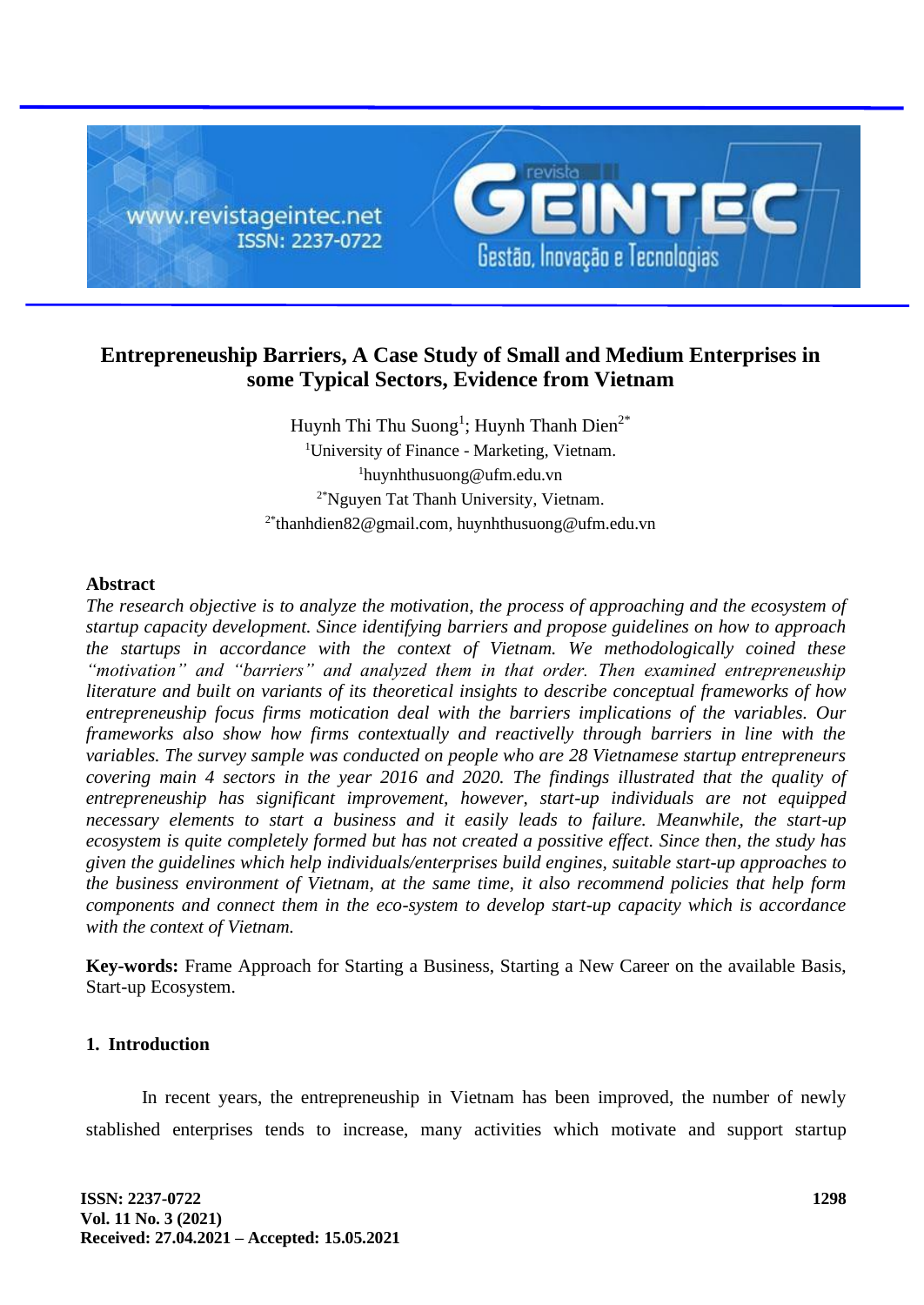businesses are found, as well as policies to assist enterprises are more and more completed. However, the startup enterprises' quality of operation is still not high, the number of innovative startups is not numerous, very few startups in Vietnam are able to develop their business network on a global scale. Adotion of the 4.0 Industrial Revolution, have created many opportunities for startups; also created new pressures for competition. To proactively capture opportunities from integration, will require a substantial boost in start-up operations. Since 2016, the Prime Minister's Resolution 35/NQ-CP of 16 May 2016 on the support and development of enterprises until 2020 sets the target by 2020: "Building a Vietnamese enterprise with a competitive capacity, sustainable development, and a whole country will have at least 1 million active enterprises, including large-scale enterprises, with wealthy resources". To make the above-mentioned business's development goals in reality, it will require a lot of integrated approach from the Government policy to create a favorable environment to support start-up and enterprises to have more innovation; as well as the startup himself should grasp a suitable approach to discover and develop the ideas of starting a business. In Vietnam, starting a business is a subject which is mentioned regularly, several universities have formed teaching curricula for university students and several short-term training programs such as those of Kraus et al. (2019; Iakovleva et at (2011); Ries (2011). Generally, these documents mainly focus on the principle of operating the business, not focus on how to explore the business ideas of individuals or organizations. Materials for business start-up training have not yet been able to provide the framework for a business startup following Vietnam's trading environment. The start-up capacity is set up by many factors such as incentives, the approach to project implementation, and the ecosystem. There is no comprehensive examination of these above factors to recognize the advantages and disadvantages, as well as the characteristics of the start-up environment in Viet Nam. Thus, no guidance was provided to individuals/enterprises to provide adequate start-up and start-up approaches to appropriate start-up; as well as recommendations to develop policy mechanisms to create ecology systems to develop competence for the start-up as appropriate for the Vietnamese context. From the reasons above, it is essential to undertake a comprehensive examination of the motivations, ways of approaches, and ecosystems to provide guidelines for the development of start-up capacity to suit the Vietnamese context, which is also the goal of this study. First of all, the theoretical review to determine the shape taking process, the factors affecting incentives, the way to start-up project development works on two new start-ups and start-up on the available foundation. Next, survey and classification status of barriers on the motivation and way to approach and develop the start-up's projects in Vietnam to identify suitable characteristics, mistakes needed to be blamed, expectations from the supporting policy of start-up companies. On that basis, putting forward guidance to help start-up create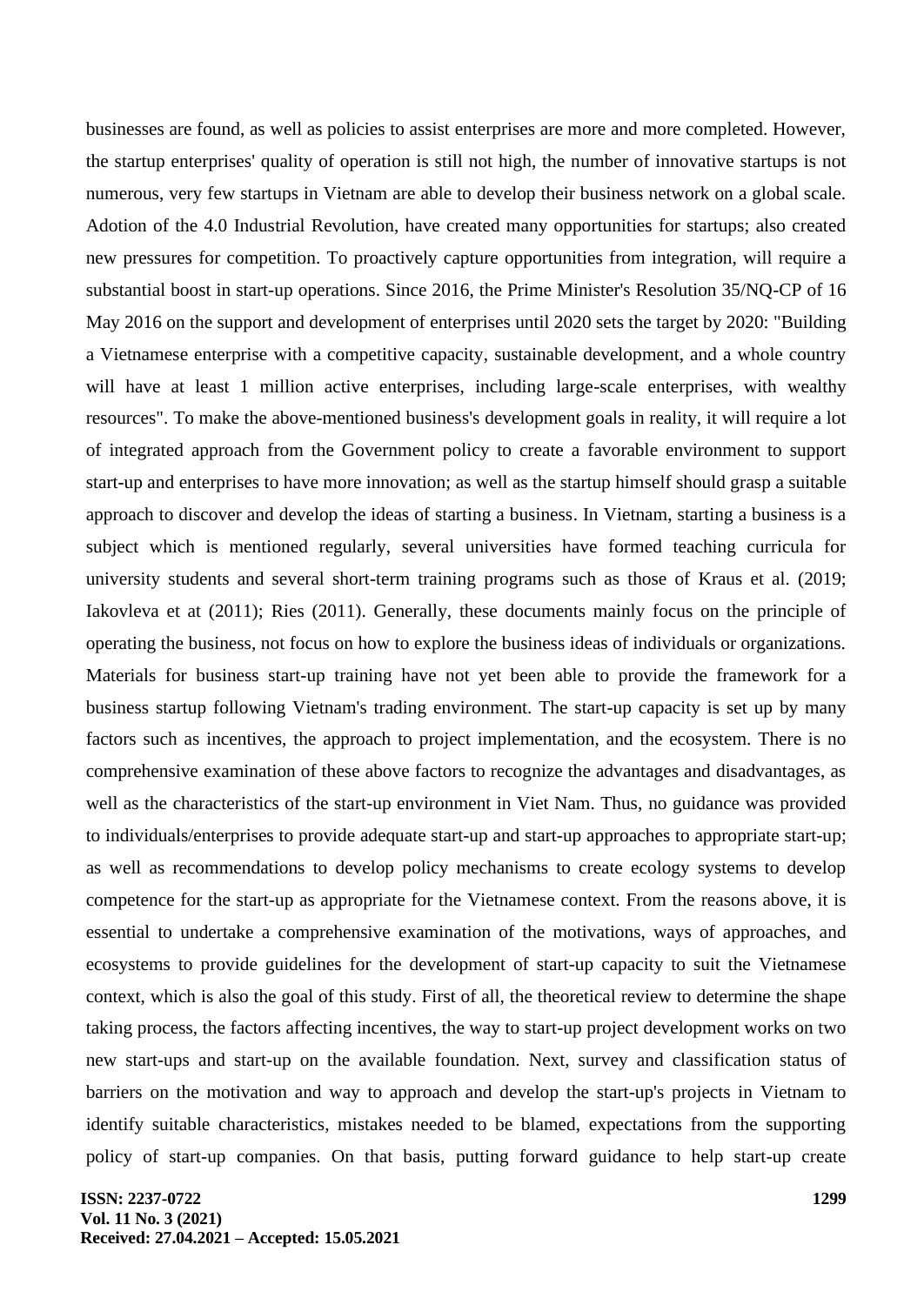incentives and the approach to start up conforms to Vietnam's business environment. Besides, policy suggestions help to form the components and build up a connection between them in the ecosystem to develop the start-up capacity fit into the Vietnamese context.

#### **2. Materials and Methods**

#### **2.1. Materials**

# **Entrepreneurship Literature**

Previous studies have proved the important contribution of the start-up spirit to the development and prosperity of a country. Some of the typical theories of Entrepreneurship are as follows: Schumpeter's Theory of Innovation (1943); Max Weber's Theory of Social Change (1978); The Uncertainty-Bearing Theory of Knight (1957); Casson Theory (1982); Kirzrier's View on Entrepreneurship (1982); Drucker's View on Entrepreneurship (1985); Baumol's View on Entrepreneurship (1990). Infact, starting a business is to start the operational process of an enterprise. At the beginning, Weber (1978) advocated a sociological explanation for the growth of entrepreneurship in his theory of social change. He felt that religion had a profound influence on the growth of entrepreneurship. The religious belief and ethical value associated with the society plays a vital role in determining the entrepreneurial culture. However, Knight (2005) considered the entrepreneur bears the uncertainty involved in the enterprise and the level of uncertainty in business can be reduced by applying the technique of consolidation. The total level of uncertainty can be reduced by pooling individual instances. Schumpeter propounded the well-known innovative theory of entrepreneurship focusing and invention and innovation. While invention refers to creation of new materials and innovation refers to application of new materials into practical use in industry. This opion is quite suitable for Vietnam context. The startup spends investment resources to operate the business system and take responsibility for the success or failure of the business process (Hisrich, 2011). In a general sense, starting a business is not just an individual's start-up but a new investment, additional investment to develop the business career of the business (Shane, 2000). A business with many start-up activities will be at risk and accompany with them is the ability to grasp business opportunities with the expectation of making more profits in the future (Johnson, 2005). Start-up spirit brings creativity, technological innovation, business methods, it also creates many jobs, thereby contributing significantly to the economic development of the country. For instance, the research by (Reynolds, 2007) has shown the dynamic start-up spirit is a major motivation of economic growth in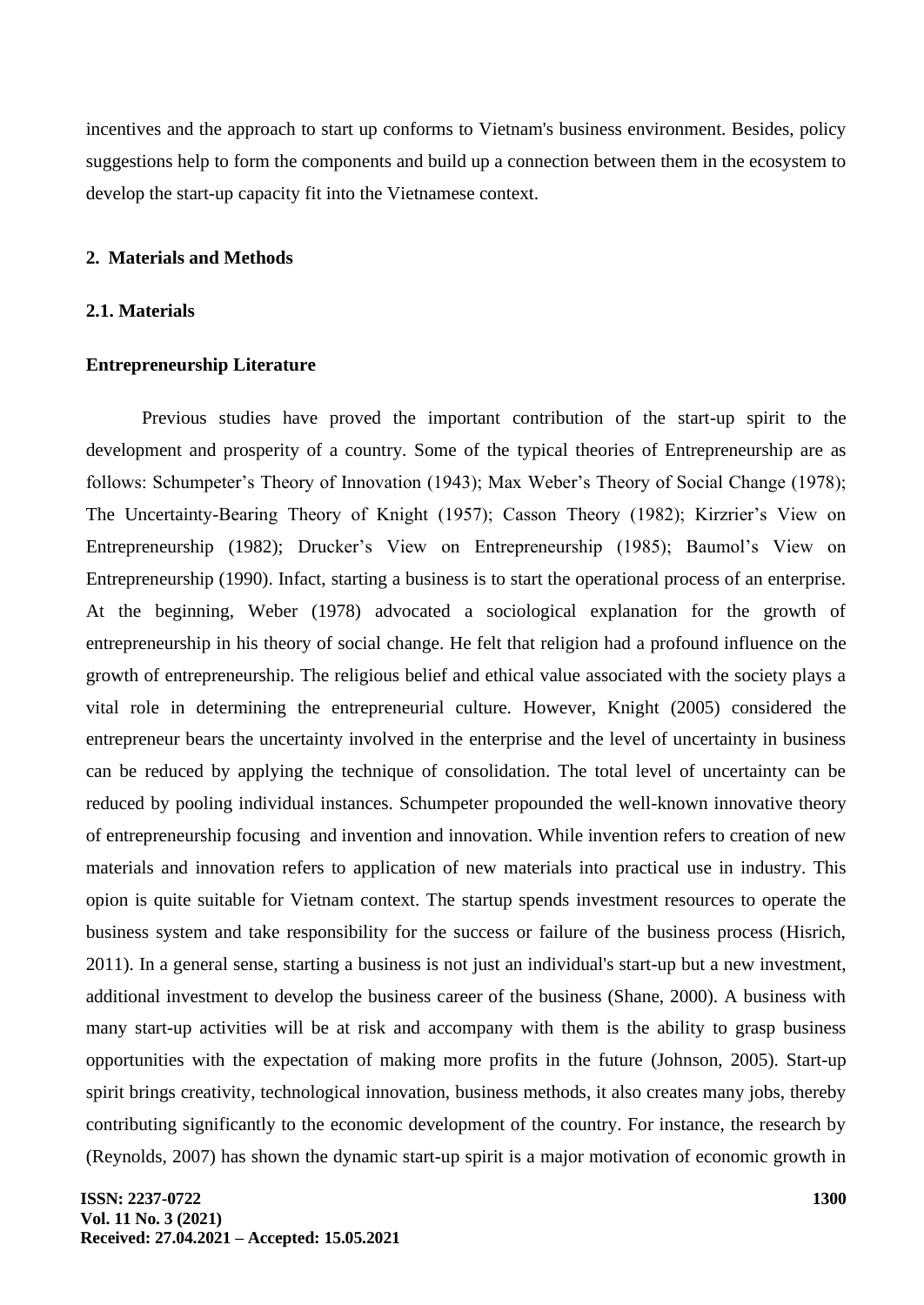both the United States and Western Europe. A country with a high start-up spirit, gradually form many mechanisms to help business owners raise capital (Allen & Stearns, 2004).

Governments meet the expectations of start-up spirit by creating a mechanism to create many organizational operations with the mission of supporting the entrepreneurs, including state management agencies to motivate the spirit, develop business ideas, incubation of startup activities through methods to form technology models which are transferred to enterprises, and support bait capital, connecting the startup ecosystem; as well as encouraging non-governmental organization to form and operate with the mission of startup incubation (Ceci & Iubatti, 2012). Besides creating mechanisms that form start-up support organizations, governments also create annual events to honor individuals/startups such as entrepreneur's day in the countries. Many factors impact the start-up spirit of a country, first of all is the economic institution which is demonstrated through the policy of establishing ownership, freedom of business, and institutions supporting start-up projects. These are the necessary conditions to motivate start-up spirit (Stevenson & Jarillo, 2007; Landström & Springer, 2005). Eligibility is the system of macroeconomic and microeconomic policies ensuring equality in the competition so that the enterprises can freely create business ideas (Afschar & Fossen, 2013). According to Schumpeter (1949), new ideas of successful inventions of entrepreneurs can replace all or a part of the structure of the industry. The creativity of a business depends on building a human resource to create and design management systems capable of acquiring knowledge of the enterprise (Prive, 2012; Drucker, 1985). This ability help countries expand production capabilities. In a nutshell, startups will contribute to bringing prosperity to every country. On the other hand, as the economy develops, it will motivate the start-up process through improving economic institutions and creating elements of the business environment to support the start-up process. Start-up spirit firstly depends on the business environment of the country, which above all is economic. Next is the management ability and level of business intelligence The model of motivating the start-up spirit is generalized as following process.

#### **The Process from Forming Motivation to Start-up Actions**

Many different studies are indicating the factors that constitute different startup motivation. According to Ajzen (1991) theory of reasonable action, the tendency of personal behavior is affected by three factors including value, attitude, expectation. Similar to start-up behaviors, according to Shapero & Sokol (1982); Shook, et at (2003), the business opportunities. Start-up intention is a process that orients planning and implementation of a business creation plan (Bhave, 1994; Nasudin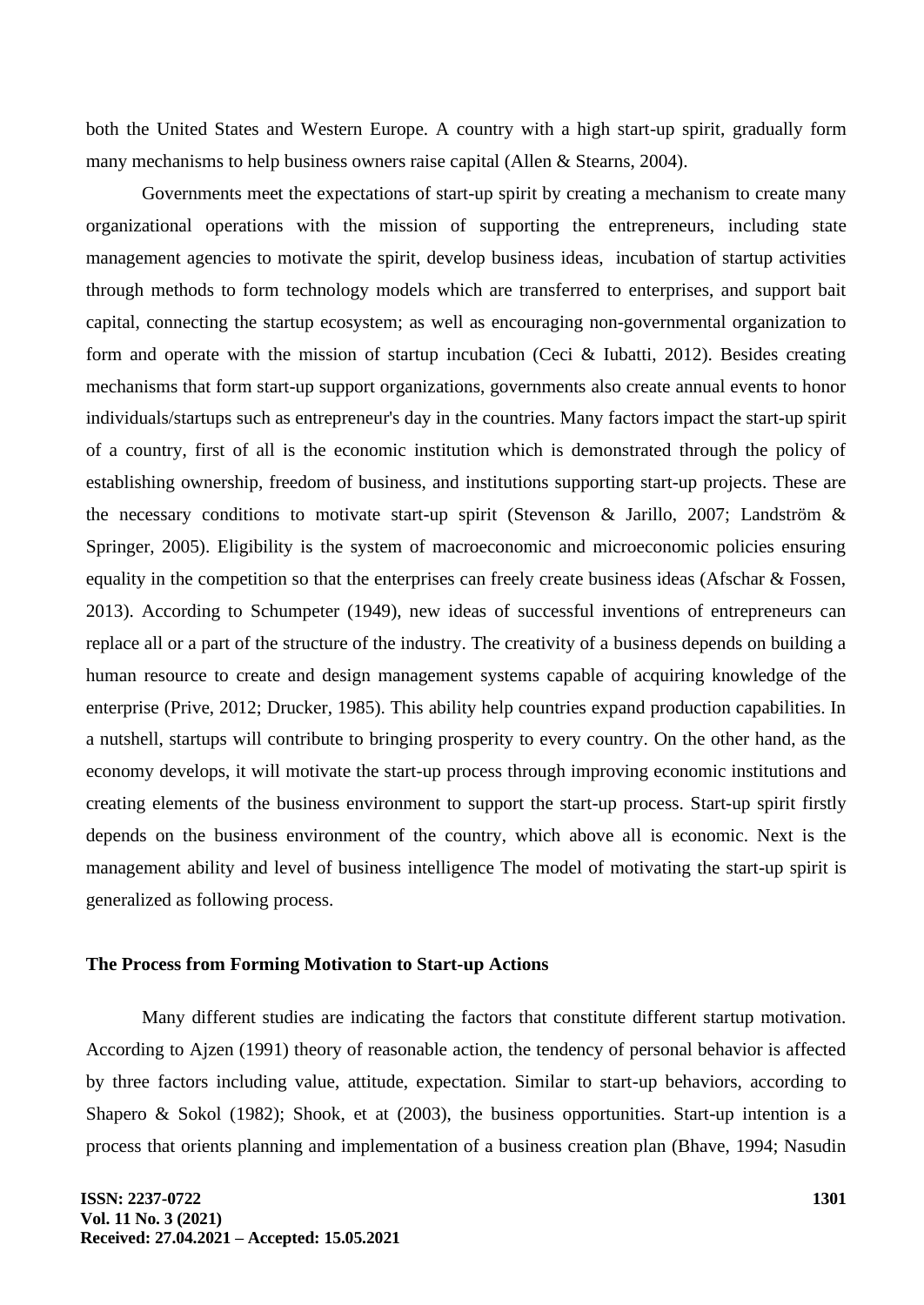& partners, 2009; Killip, et al., 2018). The individual's desire to startup may come from a society that ennobles the role, a business model, and the impact of the people around them; the courses for the startups, activities outside of school; inspiration comes from companies, lecturers (Nasudin et al., 2018; Begley & Tan, 2001), Liñán & Chen, 2009; Choi & Shepherd, 2007) and personal work experience has gained a full range of knowledge, skills and start-up relationships (Landstrom, 2007; El-Khasawneh, 2008; Choi, & Shepherd, 2007). To transform start-up plans into startup action, requires life changes, creating factors that motivate startups. There are two groups motivating factors include: negative factors such as job loss, company change, time redundancy, work dissatisfaction and positive factors such as (Sponsorship, potential customers, invitation to cooperate), themselves have a passion and have prepared all the necessary conditions (Giudicic, et al, 2018; Shook, et al, 2003). The change, combined with the expectations about success possibility, will lead to an individual's start-up actions (Shook, Priem & McGee, 2003).

Figure 1 - The Process from Forming Motivation to New start-up Actions (Source: The authors' elaboration based on the literature, 2020)



# **The Way to Approach the Start-up**

Several different types of research summarize the way to approach to start-up for two groups. In particular, is a new start-up and starting up on the available platform (starting a business of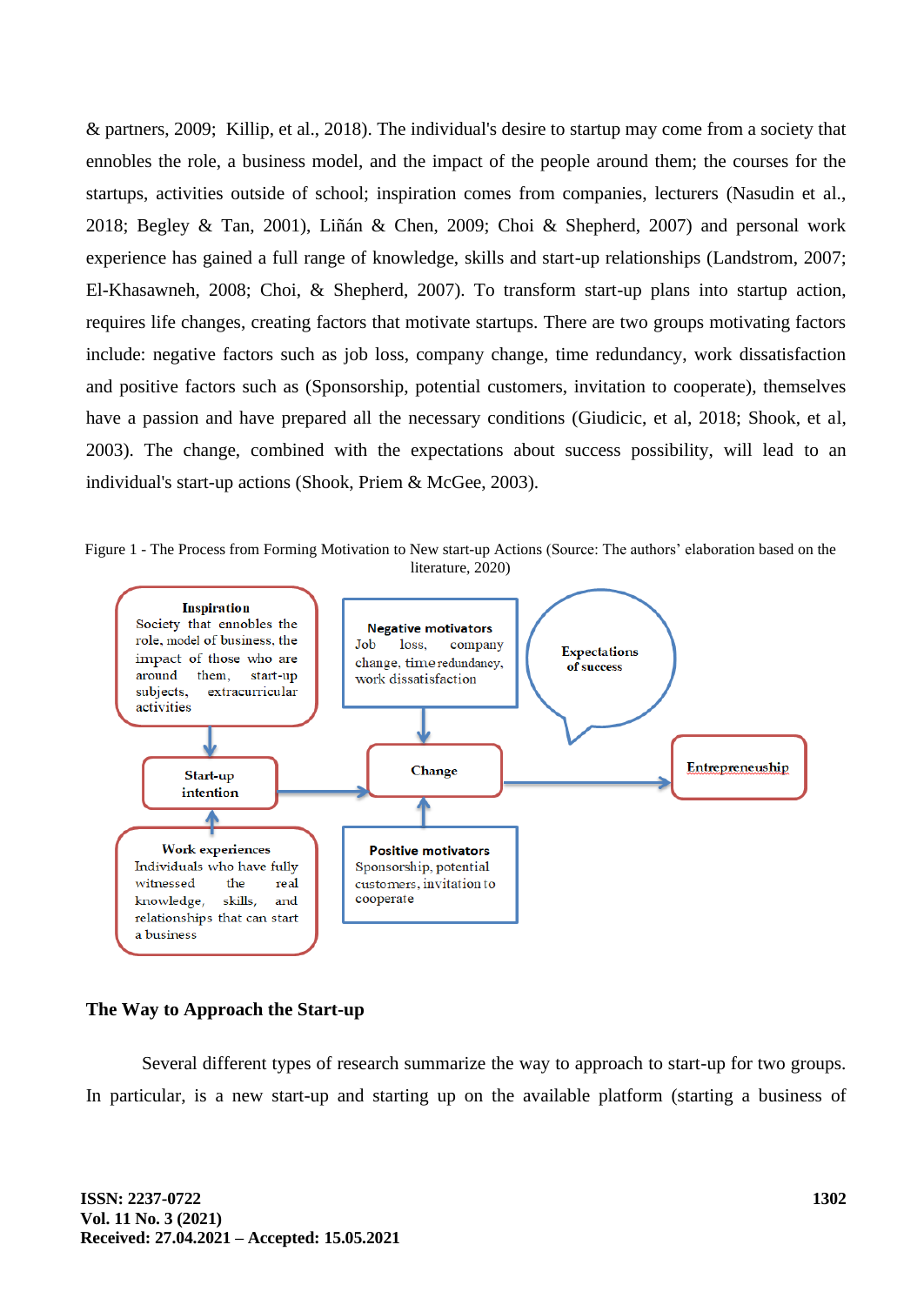enterprise). The research provides guidance for a new start-up in two directions including access to the process, and access to factors affecting the result of starting a business.

A typical way for the world's process approach can be mentioned like the U.S. Small Bussiness Administration (SBA) providing 10 business steps: (1) Write a business plan; (2) Assistance and training; (4) Select the financial option; (5) Making the decision on Business Structure; (6) Registration of Enterprise Name; (7) Registration for Tax code ; (8)Tax registration; (9) Procedures & Licenses; (10) Employee Hiring. Or Bizlive' s study (1994) introduced six steps to start up from scratch: (1) Market Research; (2) Set up specific financial objectives; (3) create a website and regularly update content; (4) Build a list of potential customers; (5) Launch a sellable product or service; (6) Turning into practice right away.

In Vietnam, Muraya et al (2019) introduced the Smartup model - Smart Start providing the steps: (1) Start-up ideas; (2) Set up Business Plan; (3) Strategy for Sustainable Development; (4) "exit" for company strategy. The center supports youth entrepreneurship initiated the start-up process and guided university students to start-up with a 6-step process: (1) Self-evaluate; (2) Good idea; (3) researching on competitors; (4) Business Planning; (5) Find an Advisor; and (6) Business Registration. While research shows different ways to approach, the general characteristics of the startup process approach are to point out steps to help individuals explore ideas and turn them into actions. Also, Vu Quynh Nam, Dinh Tran Ngoc Huy (2021) said that it is necessary to train and propagate about the experiences of some young startup models in the area; set up startup groups and clubs at all levels, from commune / ward levels to support young people with startup knowledge for each specific field.

Another way to approach is approaching among the factors which have a great impact on the success or failure of the start-up. One of the representation is the study of Nesta (2010), mentioned 3 key aspects of creating a startup company, including: (1) had an obvious idea, (2) customers, and (3) the selling price was higher than the cost but the customer still accepted. As for Ramfelt & his partners (2014), they supposed that the major element of starting a business must be good business ideas. Acknowledging how to discover, protect, and exploit intellectual property; Determining the foundation values for the activities; Having a clear statement of duty. Similarly, Ries (2011) introduced the model The Lean Startup refers to the factors that importantly influence the success or failure of start-up companies including vision and context, product development, marketing and sales, expanding scale, partnerships, distribution, design the organizational structure.

The most consolidated approach would probably to be the combination of the two above approaches (process consolidation and factor influences), which means it is necessary to outline a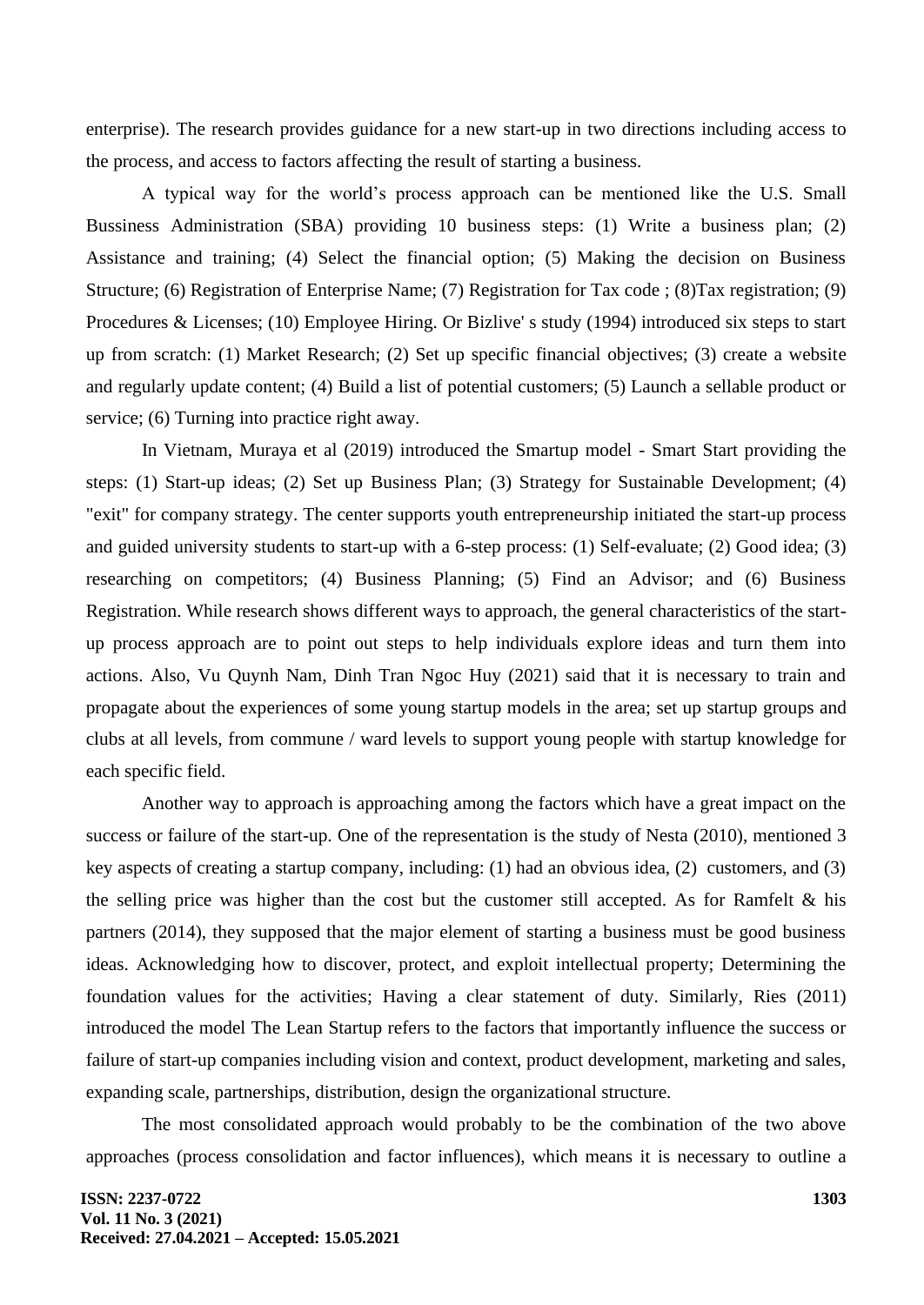step-by-step approach to start-up; in each step, there is a need to address how to lead to success, as well as how to reduce failure. Can generalize the approach to starting a business consists of 4 basic steps and the requirements of each step are as follows: (1) Ideas exploration, the ideas need to identify customers, products/services, technology, and business operating model. The key factor to success is the need to combine personal advantages with opportunities recognition, challenges from the business environment; (2) Feasibility assessment and business planning: Analyzing the possibility of the project on the legal, positional, market, product, technological, management-operation, financial, risk aspects; then build a detailed implementation plan to fully prepare the elements to put the project into operation; (3) Implementation of creating conditions, carry out the necessary preparation for operation: (i) organization, legal; (ii) construction of facilities; (iii) establish the relationship; (iv) implementing customer attraction tactics. The important factor of this step is to ensure the whole organization, legal procedures, production business establishment, sample products, achieve cooperation; (4) Operation: The most important thing is building a team, complete a production business organization, and method of leadership. Management in a start-up company should ensure the principles: "Make small first-big later"; "Pilot first-replicate later"; connect with partners; focus on strategies to attract customers quickly.

Figure 2 - New Start-up Approach (Source: Authors' synthesis from theoretical review, 2020)



### **Policies that Motivate and support Startup**

In the start-up ecosystem, there is a system of start-up enterprises and organizations, individuals who mutual support in a particular range. According to the experience of countries, organizations in the ecosystem together carry out the mission of motivating, supporting, and incubating startups. Motivational activities to impact start-up motivation such as organizing contests, honoring wealth and contribution of entrepreneurs, inspiring are often implemented by the organizations and schools relating to the recommended program of the government. The popular policies of support and incubation in the world are based on the principle of creating a favorable business environment, minimizing barriers to joining the industry, and supporting and incubating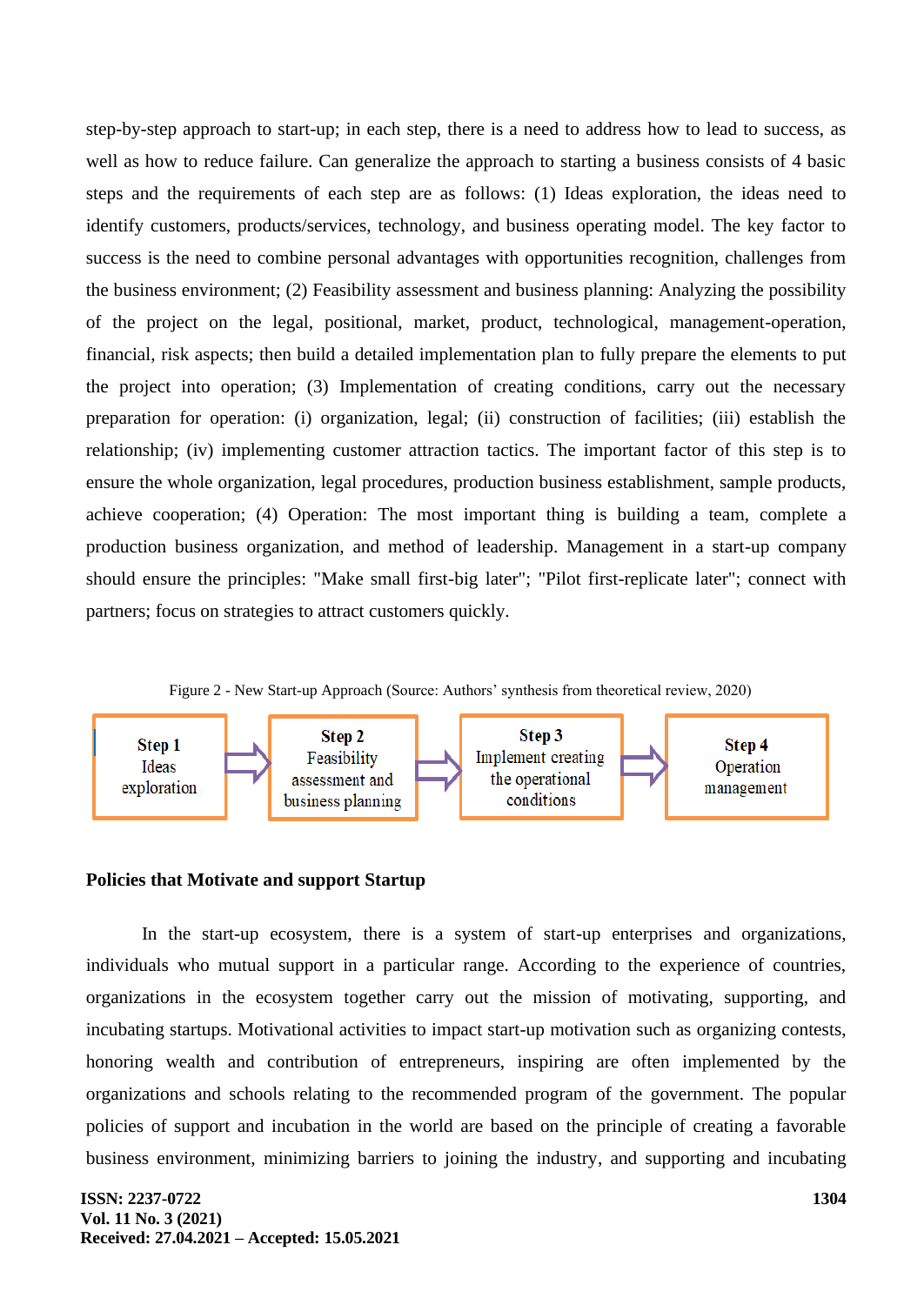startups. Popular support programs include support for access to credit, financial institutions; financial support through tax policy, support for interest lending; enhance the technological capacity; to support the site of production; to promote, to expand the market, to consume the product. In addition to the supporting policies promulgated above, governments usually develop and implement specific support programs such as start-up support program, creative start-up program, creative innovation program, program which support the formation of clusters of sectoral association, supporting and counseling programs to raise the capacity of the startup.

### **3. Research Methods**

To deal with the research objective above, qualitative method of studying is used with deep interviewing techniques of start-up enterprises in Vietnam (with less than 3 years of operating time) has started successfully and failed to discover the origin of the motivation formation, the start-up approach lead to success, failure. Criteria for determining success or failure are based on the business results of the early years of the business. When considering the incentives, the study explores the intention of the startups who are individuals who came from university for the last two years and individuals engaged in hiring for five to ten years from university graduation. Next is quantitative techique to describe the state of the motivation, and approach of starting a business in Vietnam, then identified the barriers as a basis to provide instructions, tips on identifying and forming suitable motivation; starting to approach suitable career; as well as recommended about the mistakes to avoid. These enteprises surveyed in the sample primarily operate in the field of service/trade (68%) and in agricultural/forestry production (25 percent) with small-scale labor (mainly from 10 to 50 employees). Similar surveys were done by authors in 2016. In the comparison of the results of these two surveys was to assess the effectiveness of start-up policies during 2016-2020 intentionally. To analyze the boosted policy practically, support and incubation startups, the establishment mechanisms, and connection of ecosystems; the deep interview methodology with those who are responsible for state management of the business operation, the basis for the policy of providing support for starting in Vietnam. It then serves as the basis for the proposition of policies for motivating, supporting, nurturing, and formulating an ecosystem to develop the business capacity of the startups for the Vietnamese context.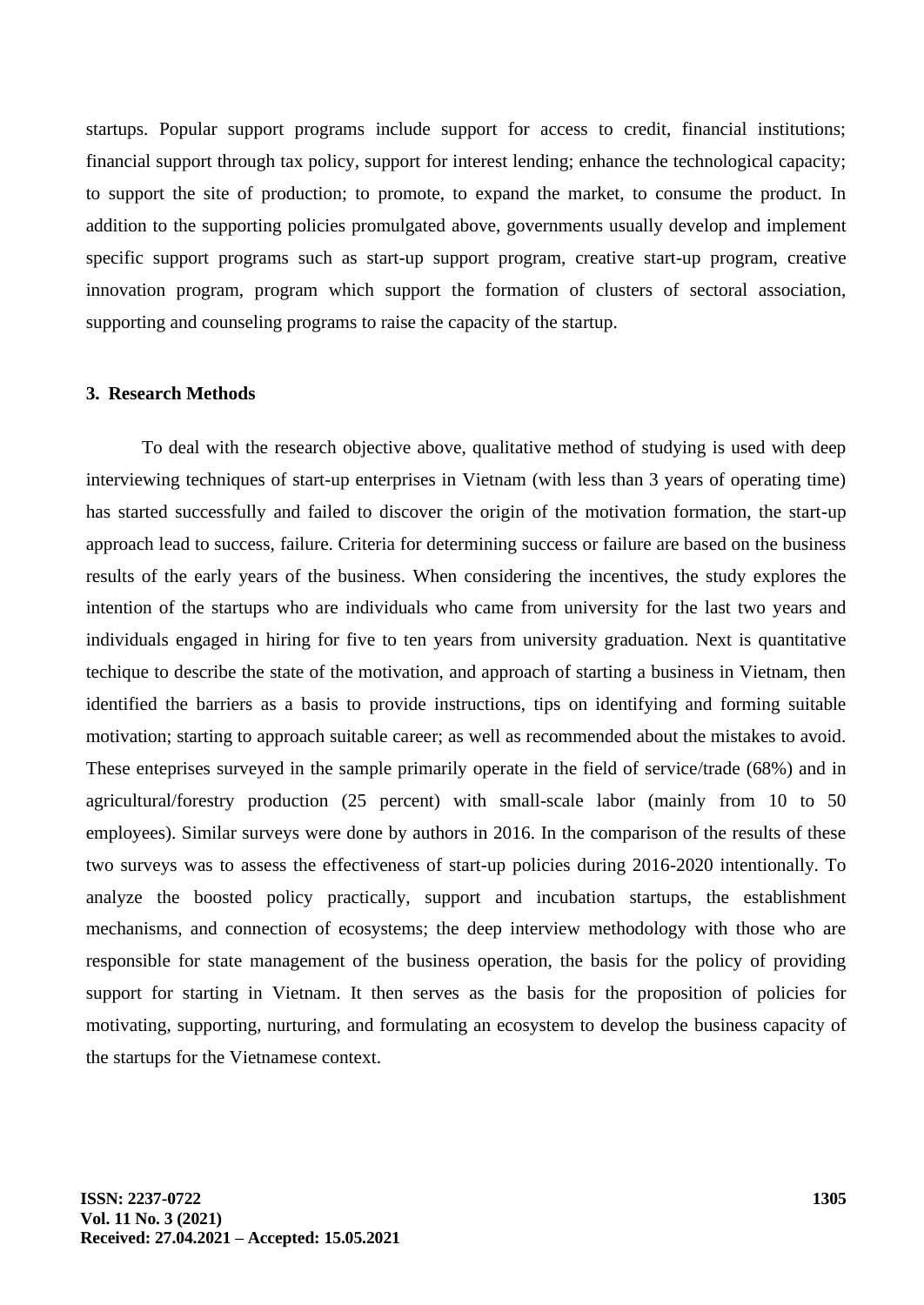|                                | The scale of labor (people) |                         |                            |              |  |
|--------------------------------|-----------------------------|-------------------------|----------------------------|--------------|--|
| <b>Field of activity</b>       | Less than 7<br>labor        | From 7 to 12<br>workers | From 12 to $45$<br>workers | <b>Total</b> |  |
| Industrial/manufacturing       |                             |                         |                            |              |  |
| Construction                   |                             |                         |                            | 7            |  |
| Service/trade                  | 17                          | 65                      | 6                          | 78           |  |
| Agriculture/Forestry/fisheries | $\tau$                      | 20                      |                            | 31           |  |
| Others                         |                             |                         |                            | 8            |  |
| <b>Total</b>                   | 28                          | 91                      | 6                          | 125          |  |

Table 1 - Startup Entrepreneurs in the Survey Sample

Source: Authors' survey from Vietnamese Entrepreneurors in 2016 and 2020.

# **4. Analysis of the Motivation for Start-up in Vietnam**

#### **4.1. Motivation for a New Start-up**

When considering the overall process of starting a business, initially the motivation is not only the factor motivating the process meaningfully but also the one for orienting the start-up activities. The incentive to start-up comes from the experienced circumstances of the starter in influencing perceptions and behavior of start-up. The results of the 2020 survey indicated that the main motivation for a start-up is the thirst for enrichment, the passion is much greater than in 2016; the illusion of the startups in terms of the successful models also decreased. However, the percentage of people with inexperienced business tends to increase is a warning. However, in the transition *from* turning intention *into* decision-making, the negative motivator factor *tends to decrease*, the positive factor tends to increase. The 2020 survey found that up to 60 percent of individuals starting their business asserted that the main factors contributing to start-up are the result of jobs loss, time redundancy, dissatisfaction with work (this figure for 2016 is 80 percent); the positive factors, such as funding, potential clients, an invitation for cooperation were raised to 70 percent (45 percent in 2016). This finding shows that the majority of enterprises in Vietnam are becoming increasingly steady.

While doing research on who is able to start a successful career by being equipped with the reinforced knowledge, the fulfill skills as students who were in the final year in universities, people who graduated and are underemployed. The findings of the survey show that students' intention of starting up was improved (in 2016 only 10 percent of students thought they tended to start up, and by 2020 these increased to 20 percent).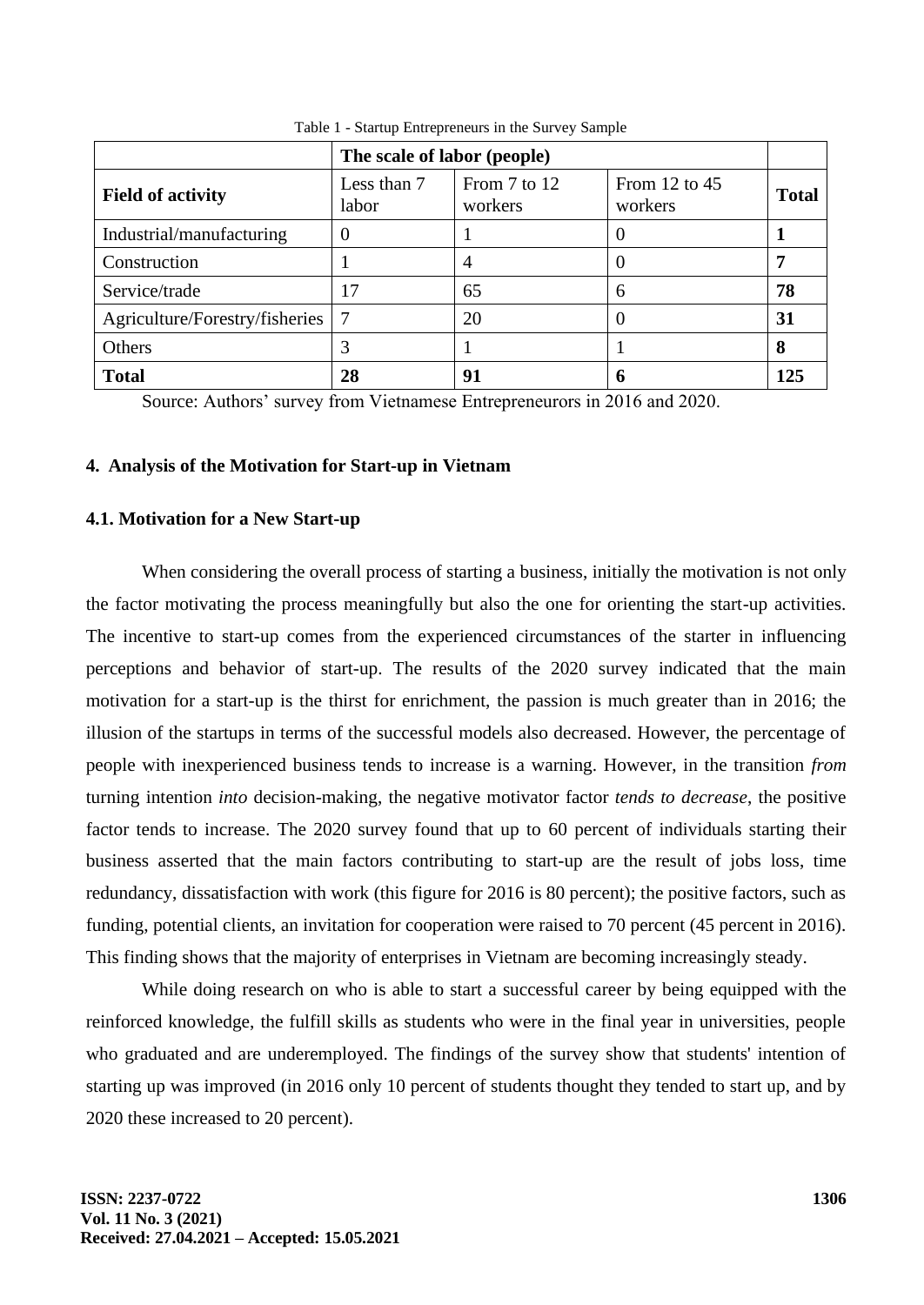| Table 2 - Comparison of Viet Nam's start-up motivation                              | Rate (%) which the startups were surveyed |          |  |  |
|-------------------------------------------------------------------------------------|-------------------------------------------|----------|--|--|
| in 2016 to 2020 Elements of start-up motivation                                     | 2016                                      | Năm 2020 |  |  |
| The intention of starting a business:                                               |                                           |          |  |  |
| - Thirst for enrichment                                                             | 90%                                       | 100%     |  |  |
| - Business model                                                                    | 40%                                       | 32%      |  |  |
| - Working experience                                                                | 90%                                       | 70%      |  |  |
| <b>Factors to change:</b>                                                           |                                           |          |  |  |
| - Negative motivators (Job loss, company change,                                    | 80%                                       | 60%      |  |  |
| time redundancy, work dissatisfaction)                                              |                                           |          |  |  |
| - Positive motivator (Sponsorship, potential<br>customers, invitation to cooperate) | 45%                                       | 70%      |  |  |
|                                                                                     |                                           |          |  |  |

Table 2 - Comparison of Viet Nam's Start-up Motivation in 2016 to 2020

Source: Authors' survey from Vietnamese Entrepreneurors in 2016 and 2020.

# **4.2. Analysis of Vietnam's Approach to Start-Up**

In general, it appears that there are four steps in the new approach to initiation including (1) Identifying ideas; (2) Evaluating the feasibility and business planning; (3) Deploying and forming conditions; (4) Operating. The findings of the survey of the start-up enterprise approach are summarized as follows:

**For the idea recognition step**: Most business ideas that come from the recognition of market demand account for a 90% share in the sample; then, the site is suitable for start-up (at a rate of 70%); other factors, such as an advantageous input factor, take advantage of the preferential policies of the state, use of new technologies; self-competitiveness in the industry has new opportunities that are selected by many firms, but not at a high rate in the survey sample. In order for an idea to be feasible, in addition to correctly identifying opportunities, one should associate its own advantages with identifying opportunities. The findings of the study show that the start-up project which succeeds at first mostly follows this principle. On the contrary, they have no advantage, and or the opportunities are still under a potential form very easily lead to failure. This result is also similar to familiar studies the author performed in 2016.

| Table 3 - Comparison of Business Performance between the different Way to Approach the Opportunity (Unit counted: %) |  |  |  |  |  |
|----------------------------------------------------------------------------------------------------------------------|--|--|--|--|--|
|                                                                                                                      |  |  |  |  |  |

| <b>Approach to identifying</b><br>opportunities                                          | Huge profit<br>loss | Insignificant<br>profit loss | <b>Breakeven</b> | Insignificant<br>dividend | <b>Desired</b><br>dividend |
|------------------------------------------------------------------------------------------|---------------------|------------------------------|------------------|---------------------------|----------------------------|
| Conduct ideas from opportunities<br>identification that have no advantage in<br>themself | 36%                 | 60%                          | 4%               | 0%                        | 0%                         |
| Conduct ideas from opportunities<br>identity and advantages of themselves                | 6%                  | 15%                          | 24%              | 35%                       | 20%                        |

Source: Authors' survey from Vietnamese Entrepreneurors in 2016 and 2020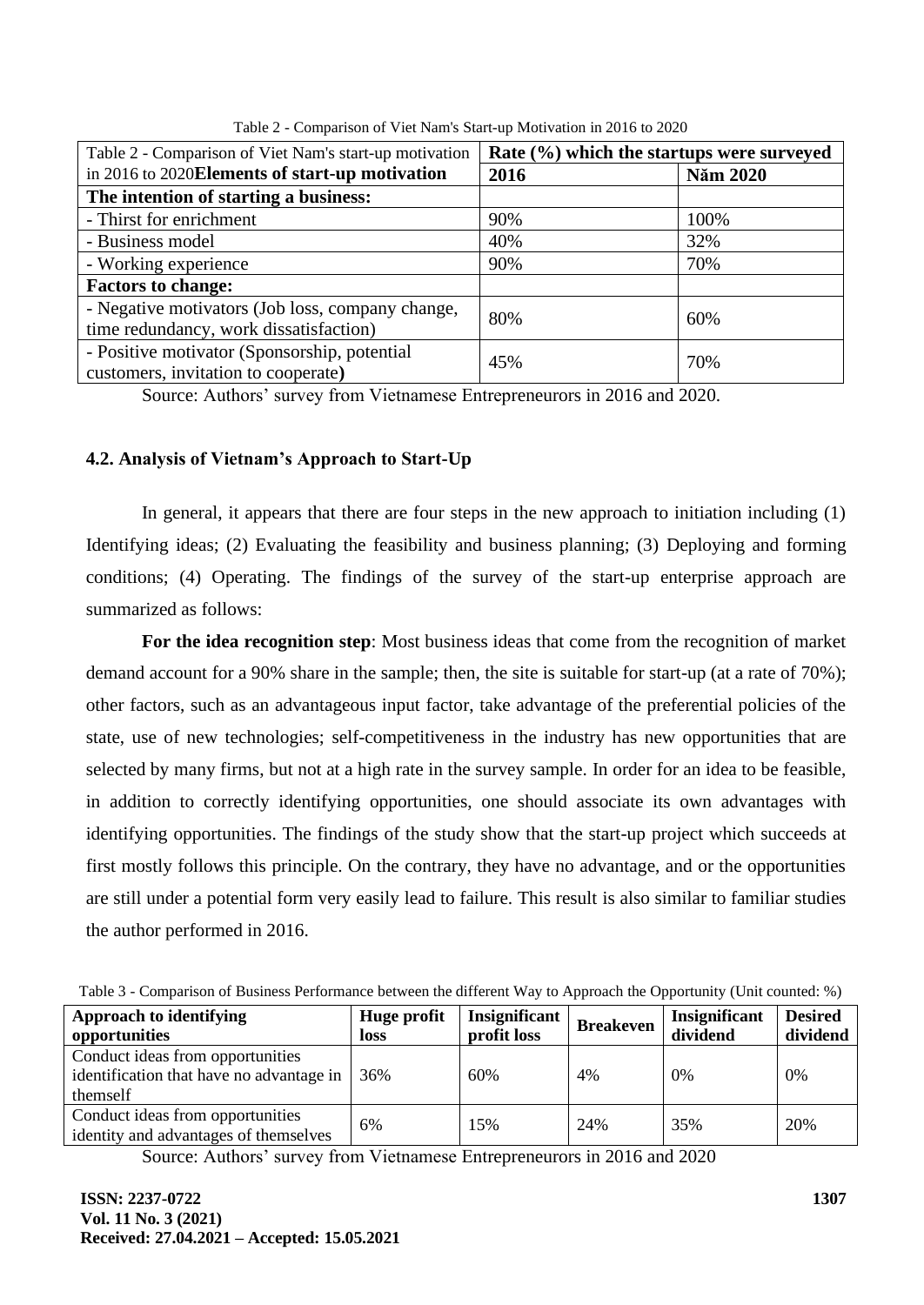**Evaluating the feasibility and business planning**: When having an idea of starting up, the next step for beginners is to assess the feasibility of the ideas and develop detailed implementation plans to take initiative and to adequately control the risks in development issues. The findings of the study indicate that there is a strong link between the preparation of the plan and the results of the start-up. Most of the businesses which have good results are these businesses have a good preparation for the business plan, initiate the work in the operation of the project. In contrast, companies that started without detailed business plans will suffer low sales revenue, many losses, and is in the face of the risk of closing (Table 3). However, many firms face difficulties in developing business plans, especially difficulties in predicting and formulating income plans and the detailed cash flow in and out (in the ratio of 80 percent); difficulties in predicting risks to have solutions to deal and resolve (with a rate of 70%).

Table 4- Comparison of Business Performance between a Business with a Business Plan and a Non-detailed Business Plan (Unit counted: %)

| <b>Approach to identifying</b><br>opportunities                                      | Huge<br>profit loss | Insignificant<br>profit loss | <b>Breakeven</b> | Insignificant<br>dividend | <b>Desired</b><br>dividend |
|--------------------------------------------------------------------------------------|---------------------|------------------------------|------------------|---------------------------|----------------------------|
| The start-up project was rated quite<br>completely and the detailed business<br>plan | 4%                  | 16%                          | 21%              | 35%                       | 24%                        |
| The start-up project is not yet feasible<br>and the business plan is indefinite      | 31%                 | 24%                          | 19%              | 16%                       | 10%                        |

Source: Authors' survey from Vietnamese Entrepreneurors in 2016 and 2020.

**Implementing the creation of conditions**: To ensure successful start-up projects from the very first days of operation, the startups need to prepare in advance the necessary conditions such as establishing good relationships networks with sponsors, experts, customers, suppliers; as well as fully prepare in term of organization, sample products, media tactics to attract customers immediately. The result of the study shows that enterprises which are well prepared for the above - mentioned preconditions have better-operating results than enterprises that are not well prepared. The purpose of preparation to ensure the whole organization, tape procedures, production and business establishments, sample products, achieving cooperation, to quickly increase sale revenue, seeking for profits from the early days of starting a business, thereby creating motivation to continue maintaining and developing the company The most common mistake in this step is the lack of qualified preparation that puts the business into operation, this can lead to the difficulty in lasting for a long time.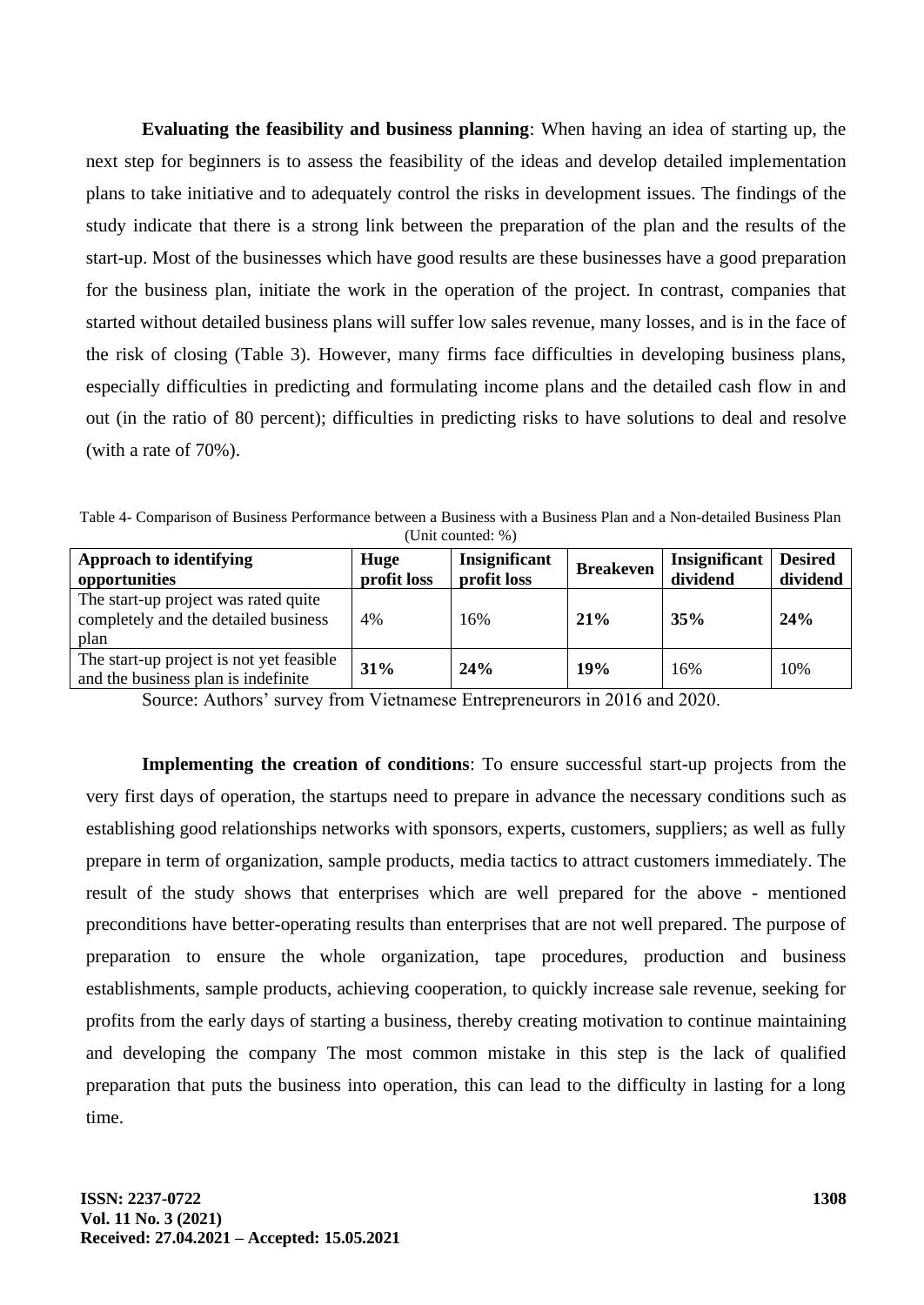| Table 5 - Comparison of Business Performance between Enterprises with Good Preparation and the Ones with not good |  |
|-------------------------------------------------------------------------------------------------------------------|--|
| preparation                                                                                                       |  |

| Approach to identifying opportunities                                                                                                            | Huge<br>profit loss | Insignificant<br>profit loss | <b>Breakeven</b> | Insignificant<br>dividend | <b>Desired</b><br>dividend |
|--------------------------------------------------------------------------------------------------------------------------------------------------|---------------------|------------------------------|------------------|---------------------------|----------------------------|
| Established a good relationship network with<br>the customers and suppliers before the<br>operation of the project                               | 7                   | 16                           | 20               | 34                        | 23                         |
| Have not established good relationships with<br>customers and suppliers before the project<br>comes into operation                               | 20                  | 31                           | 29               | 14                        | 6                          |
| Well prepared in terms of organization, sample<br>products, media tactics to attract customers<br>before the business goes into operation        | 5                   | 14                           | 25               | 29                        | 27                         |
| Not well prepared in terms of organization,<br>sample products, media tactics to attract<br>customers before the business goes into<br>operation | 18                  | 22                           | 34               | 15                        | 11                         |

Source: Authors' survey from Vietnamese Entrepreneurors in 2016 and 2020.

**Operating a start-up business:** The survey results showed that in the early stage of operating a start-up business often faced many difficulties such as (1)ew people hear of their name so do not try to gain trust from their partners (an unknown supplier should accept the purchase of the input factor at a high price; it is difficult to persuade customers); (2) Have not consolidated the employees' belief, they often fluctuate in their personnel; (3) Prediction and formulating income plans and cash flow in and out in detail, which should result in being inactive when arising additional costs; (4) Anticipate risks to take countermeasures and handle risks to take countermeasures and handle them; (5) Lack of information on the appropriate cost structure in the area of starting up, making it difficult to determine the appropriate amount of spending; (6) Too many things to invest but not generate early revenues that would easily lead to bankruptcy.

To overcome these obstacles, it requires enterprises to operate on the principle of "start-up begins from low-cost investment to draw experience, if successful step by step increases the scale" with the motto of spending the right quantitive to expect to bring a solid revenue; enlist partner's capital for business; implement media and marketing at low cost but focus on buyers; consolidating customer service. The most common mistake in operating a startup is to make a big one without piloting (50% of businesses admit it); spending too much but receive no revenue (80% of businesses admitted these mistakes).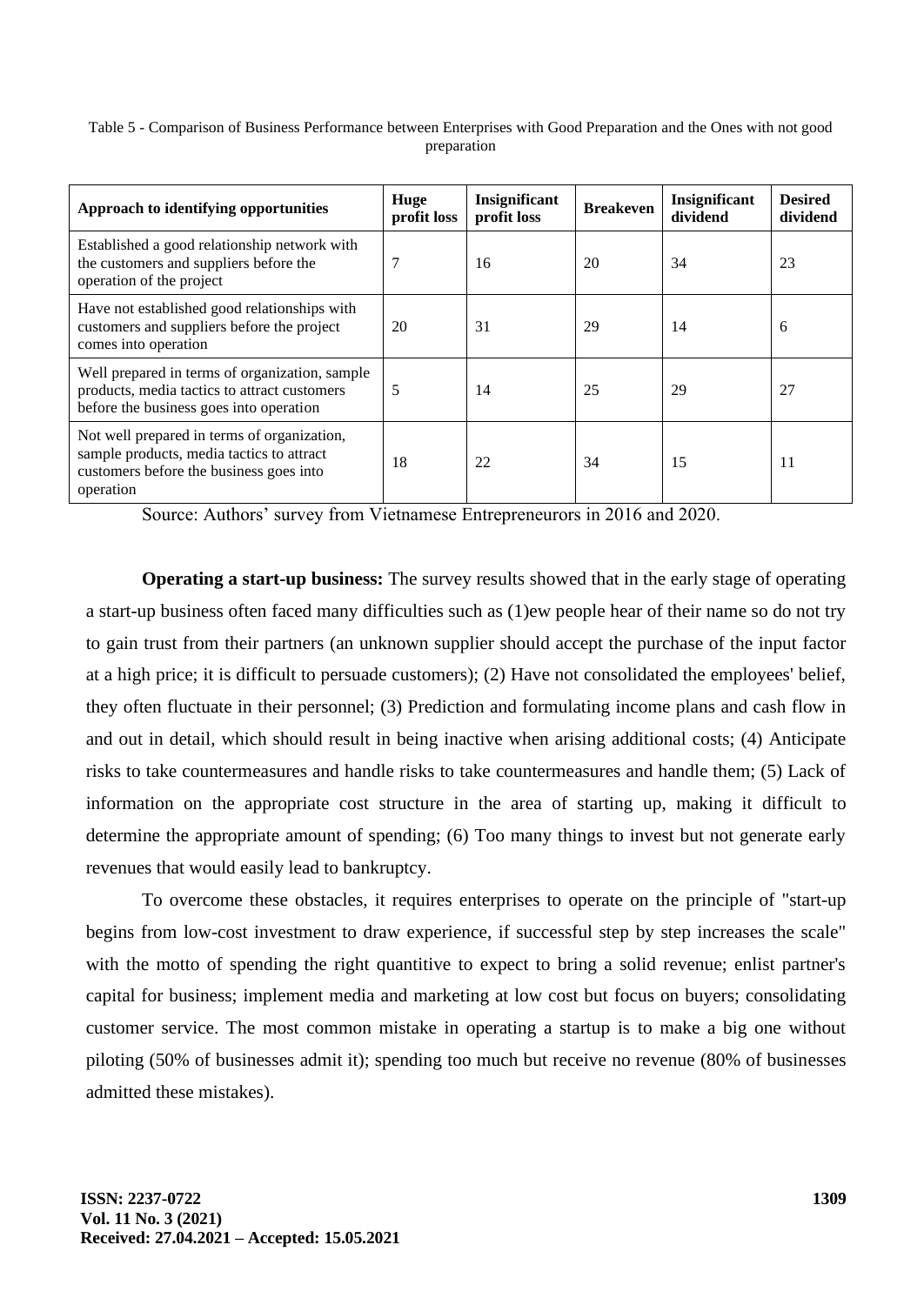Figure 3 - Review the Real Status of Approaching New Startups in Vietnam from 2 Studies in 2016 and 2020 (*Source: Authors' synthesis from theoretical review, 2020)*



# **Analyzing Ecosystems to support Startups in Vietnam**

In order to nurture the spirit and motivate the successful start-up process, the role of the ecosystems in support of starting a business is very important. The start-up ecosystem consists of the mid-role of supporting startups from the input, production to output with specific programs, and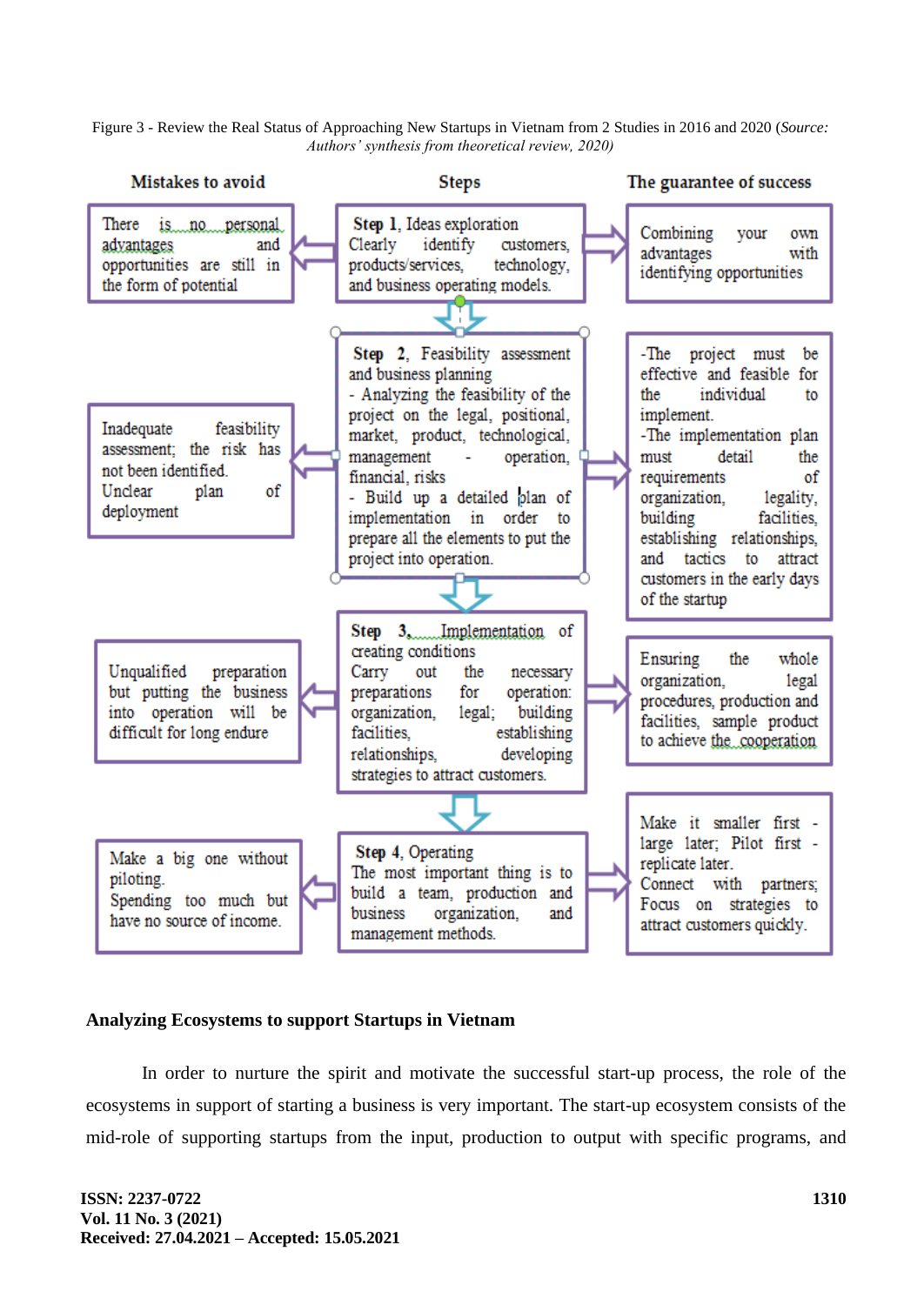consistent support that needs to be institutionalized. The results of the deep interview showed that in Vietnam, the start-up ecosystem is gradually formed on three aspects: to arousing spirit, incubation of startups, supporting policies. Accordingly, the current start-up ecosystem in Vietnam has five main subjects including investors; incubators, and organizations that motivate business; the business community supports startups; start-up competitions for university students; start-up enterprises in the form of science and technology enterprises.

For the activity of arousing startup spirit: implemented mainly through startup contests, startup programs are broadcasted in television stations, and broadcast successful start-up models. However, the spirit of startup not only comes from media activities about the model of starting a business but also need to be aroused in the living environment, in the learning process, the family of each individual from childhood. As analyzed above, parents often direct their children to study so that they can find a stable job, but very few parents teach their children to take risks and accept failures to develop a mastery career. As for the education system: people who are at the high school level is not equipped with business knowledge like other countries in the world, at this level people are taught the principle of economics and business; at the university level, there are also very few start-up subject training schools, instead, many schools create job skills and many universities evaluate the success of training based on the percentage of students who find a job.

For incubation activities: Vietnam has too few organizations operating towards supporting and incubation for developing business ideas such as venture capital funds, business incubators (as analyzed above). Start-up incubators in Vietnam are primarily formed based on a voluntary spirit with donations from sponsors, but incubation activities often do not follow the right methods, mainly to support bait capital, not connecting the start-up ecosystem. In Ho Chi Minh City, there is a model of the progressive start-up ecosystem, it is Quang Trung Blanket Park, which operates with the mission of incubating startups, but this place is mainly supported in terms of the site for startups, also has not created the connection and operational support for startups.

For start-up support policy: In Vietnam, there are many similar policies under the name of support for small and medium enterprises. These policies are scattered in many different texts. However, the general limitation of preferential policies is the condition of access, especially red tape. No organization has acted with the mission of supporting and advising businesses to access policies.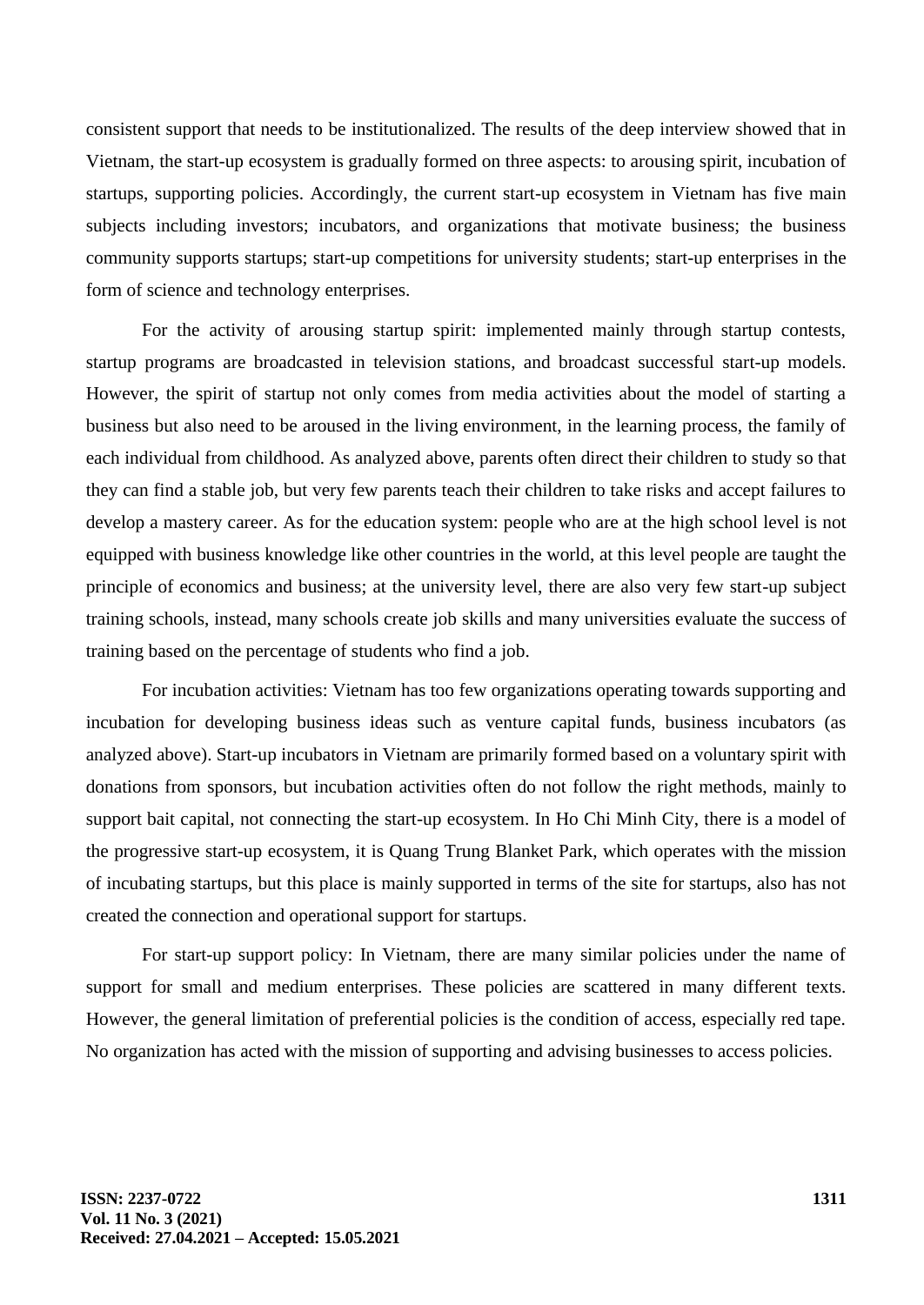Figure 4 - Ecosystem model of the start-up in Vietnam (Source: Authors' synthesis from theoretical review, 2020).



The majority of successful start-up projects perform well in the ideas formation stage, assess the possibility, business planning, prepare the necessary conditions to apply in operation and operational management, unsuccessful projects usually make mistakes in the ideas formation, unclear business plan, the preparation of conditions before being put into operation is not thorough, operational management often makes many mistakes.

# **5. Conclusion**

# **5.1. Start-up Guidelines are Suitable for the Business Environment in Vietnam**

Research in 2020 compared to the one in 2016 shows that start-up barriers are as common as the following:

Start-up motivation: the process of forming the motivation comes from the intention to start a business (influenced by two factors of inspiration and personal experience) that motivate change (influenced by two positive and negative factors) leading to expectations about startups. Through practical testing, it shows that the motivation comes from the circumstances that startups experience, impacting on the perception of startup behavior, which is the thirst for enrichment, intense passion, conditions of themselves (relationship, experience, ability to manage), and inspired by entrepreneurial role models. Although the decision to start a business was influenced by negative motivating factors that decreased compared to 2016, there is still a high rate. The majority of startups with low qualifications, compulsory conditions to start a business more than the cherished subjects, are fully equipped with the conditions of knowledge and skills to start a business.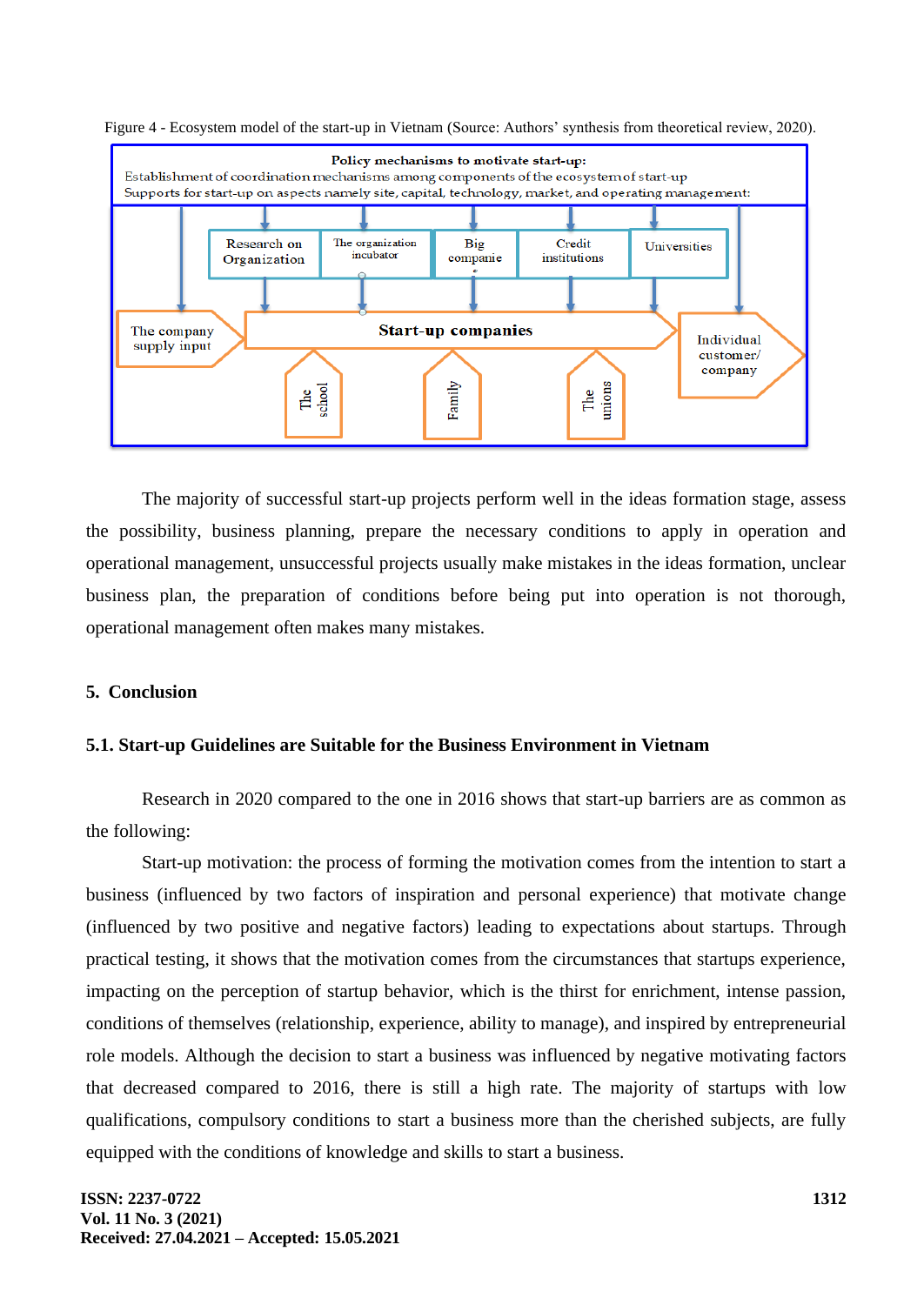**Start-up method:** the start-up method of the new object comes from: (1) Exploring the idea, (2) Evaluateing the feasibility and business plan, (3) Implementing to create conditions, (4) Operating through the examination of the steps to approach the start-up in Vietnam suggests that successful projects have a focus on elements of each step of the process as follows: (i) The idea of merging selfadvantage to an opportunity identification, (ii) The implementation plan must detail requirements for the preparation of organization, legal, infrastructure, the establishment of relationships, and strategies to attract customers at the early days of the business; (iii) in the development and creation of necessary conditions shall ensure the overall organization, red tapes, physical facilities, and sample products, and the accomplishment of cooperation; (iv) in the operation of the start-up project must ensure the principles of "Make small first - big later"; "Pilot first - replicate later", connect with partners, and focus on strategies to attract customers rapidly in start-up days. On the contrary, the unsuccessful projects usually converge following mistakes : (i) ideas which come from the nonadvantage and or the opportunity is still in the form of potential, (ii) incomplete assessment of feasibility, not identifying the risk, the implementation plan is unclear; (iii) not prepared the necessary conditions, but put the business into operation; (iv) make big right away without piloting, spending too much but not bringing back the revenue.

**Start-up ecosystem:** In Vietnam, startup ecosystem, the components of the startup ecosystem have been formed, but connecting those components to form an ecosystem to support startups is not good. Although start-up support policies are quite adequate in terms of financial support, site, technology, legal, they still discrete, have not created a positive effect to support start-up activities.

#### **5.2. Orientation and Generation of Start-up Incentive**

The incentive to start up on its own cannot be created but should be targeted and created on the family, school, society, and the role of policy mechanisms. The general principle in creating a large number of startups is to motivate positive factors for individuals/businesses to fully equip startup conditions with the spirit of creative entrepreneurs, full of enthusiasm. The creation and nurture of start-up motivation for each subject should be noted as follows:

Orientation, creating a new startup motivation: with the characteristic of the process of motivation formation comes from the intention to start a business (influenced by two factors of inspiration and personal experience), motivating change (influenced by two positive and negative factors) that lead to expectations about startups. Therefore, the motivational factor that needs to pay attention to first from the family is sowing children the thought of mastery and know-how to take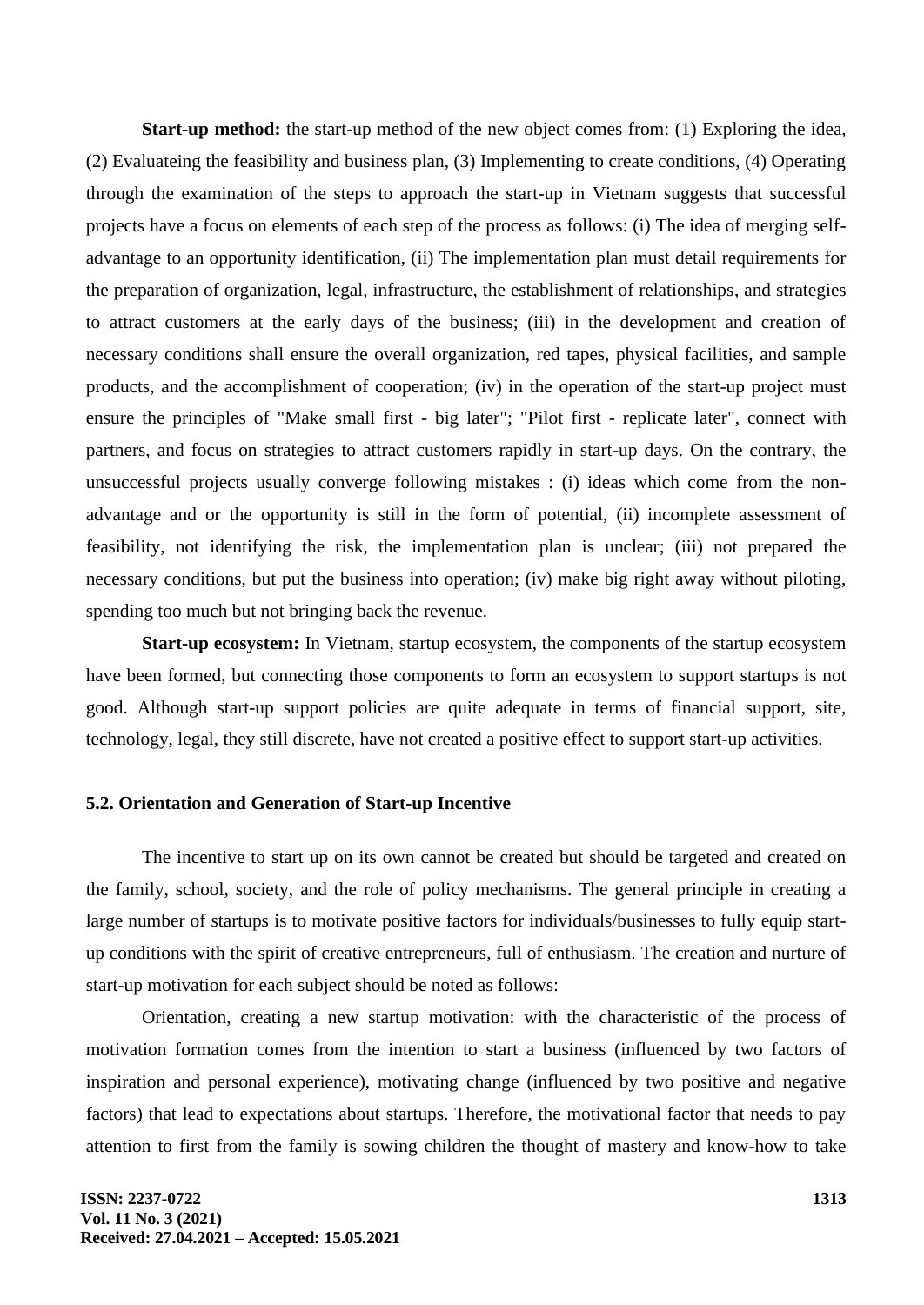risks from childhood. For education, at the high school, it is recommended to teach business models for students to get acquainted gradually, to awaken their potential and soon arouse passion for them. For society, appreciation of the role of entrepreneurs contributing to the prosperity of the country is advisable. For the policy, always creating the most favorable conditions, maximum support for startup ideas is recommended. The focus of orientation activities and motivation creation is to motivate positive factors to motivate highly skilled individuals, well equipped with the knowledge, skills and positive attitude to startup (not as this, most of the startups are at the low level which is the compulsory condition for them to start a business). Model orientation, creating start-up motivation.

**Orientation, start-up motivation creation of the enterprise:** with the characteristic of the process of motivation formation comes from the factor driving change (influenced by the business environment and product cycle) leading to signs of start-up (such as orders, reduced quality), creating expectations about startups. Therefore, to create a start-up motivation, it is necessary to transparent the business environment and equality in behavior among economic sectors. Policies that create a central motivation to improve an entrepreneur's spirit, enhance business ethics by supporting policies for creative ideas, connecting the startup ecosystem so that businesses can easily identify new start-up signs. For the businesses, they should focus on building a culture of startup and creativity; designing systems that automatically recognize start-up signs; transparency of the accounting system and operational achievements to easily access the implementation of start-up projects; to create and nurture relationship networks to facilitate the implementation of start-up projects. The model of orientation and creation of start-up motivation of enterprises is summed up in figure 3.

#### **5.3. Suitable Start-up Guidelines for the Business Environment in Vietnam**

The results of the study show that the start-up approach is different between the two new startup groups and the start-up of the business. However, the common characteristics of approaching startups come from exploring ideas, planning, preparing the necessary conditions, and operating the startup. The process of approaching startups should note the following guidelines:

**Exploring ideas:** Start-up ideas play a very important role, deciding largely on the success or failure of start-up projects. A viable idea is usually proposed on the basis of promoting internal advantages, while taking advantage of opportunities, avoiding challenges from the business environment. For individuals, the internal advantage is expressed through knowledge, ability, and passion for the start-up sector; passion is the most important because it is the passion and dedication that helps the beginner to learn and the skill to carry out start-up ideas. For enterprises, the internal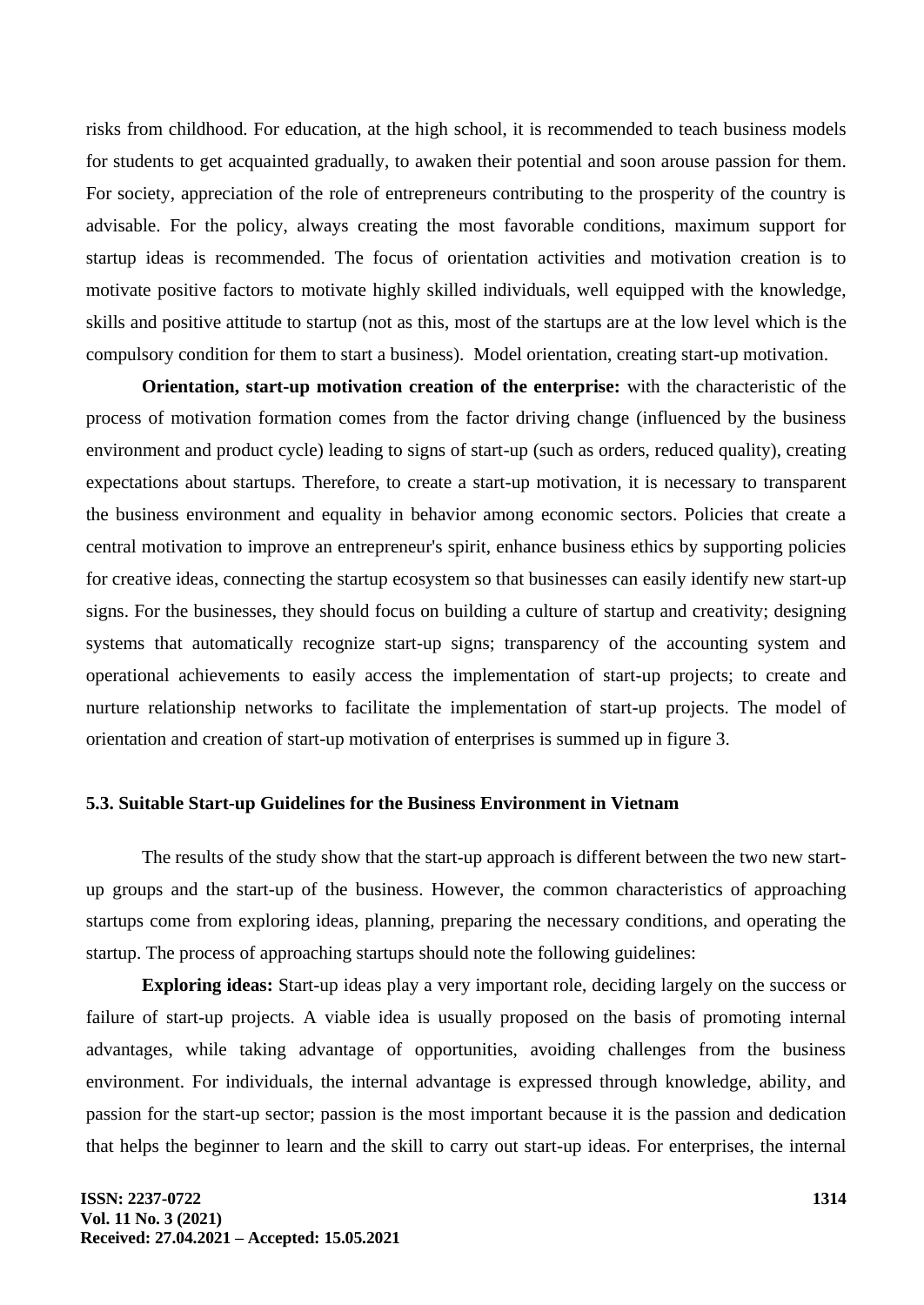advantage is that the core area, the most understanding human resource for enterprises, is easily linked with the most important partners such as customers, suppliers, investors, etc. in that area the business can take control of the risk.

In order to identify opportunities and challenges, individuals/enterprises start-up should be sensitive to the macro-economic and micro-economic environment. At a macro-level, personal/business startups should be regularly tracking changes in the trend of integration, policy, law, and the variable belonging to the macro-economic as the growth of the industry, inflation, monetary policy (most important parameters is the interest rate) the government's investment stimulus policy (the investment sector was favored by the government). To observe the macro-economic environment, personal/business startups need regular to follow up on reports of macro-economic annually of the professional organization, the industry reports of the company stock. For the enterprise, important macro-figures should be identified, in particular to the industry's performance, for a regular update for the forecast of opportunities and challenges; this makes it easy for enterprises to identify a start-up signal. At the micro-level, businesses need to focus on the reactions and trends of customers, suppliers, competition, hidden rivals, and potential substitute products. Individuals who start up the business should understand fully, systematically help identify the business opportunities well, and therefore need to have experience for a while to gain a deeper understanding. For businesses, the need to establish good information systems to follow the reaction of customers, suppliers, competitors, substitute products; in this sense, the business needs to emphasize investing in the human resources who interacting with the customers.

**Planning:** The start-up plan consists of two important stages which are analysis of the feasibility and business plan. During the feasibility analysis stage aiming at assessing the feasibility about the legality of the project (business terms,, the preferential policies on tax, interest on loans, site, market support, etc.); market (supply-demand analysis, identification of target customer, designed product in accordance with target customer, thinking of how to introduce products to customers, think how to sell products); determine how to create products such as processes, equipments, layout of sites, buildings (technical analysis) are created; how to operate the project on a model, employment ability, training costs; environmental impact, measures and handling costs; financial efficiency (how much the original investment is, the revenue cash-flow, the cash-flow paid out annually, and the financial effectiveness on NPV, IRR, the annual breakeven point) fulfill prediction of the risks, how to prevent and reduce the losses; and finally, the effect of the project bring to society, how the economy is overall. During the feasibility analysis stage of the two objectives was the project feasibility and effectiveness assessment; the feasibility study report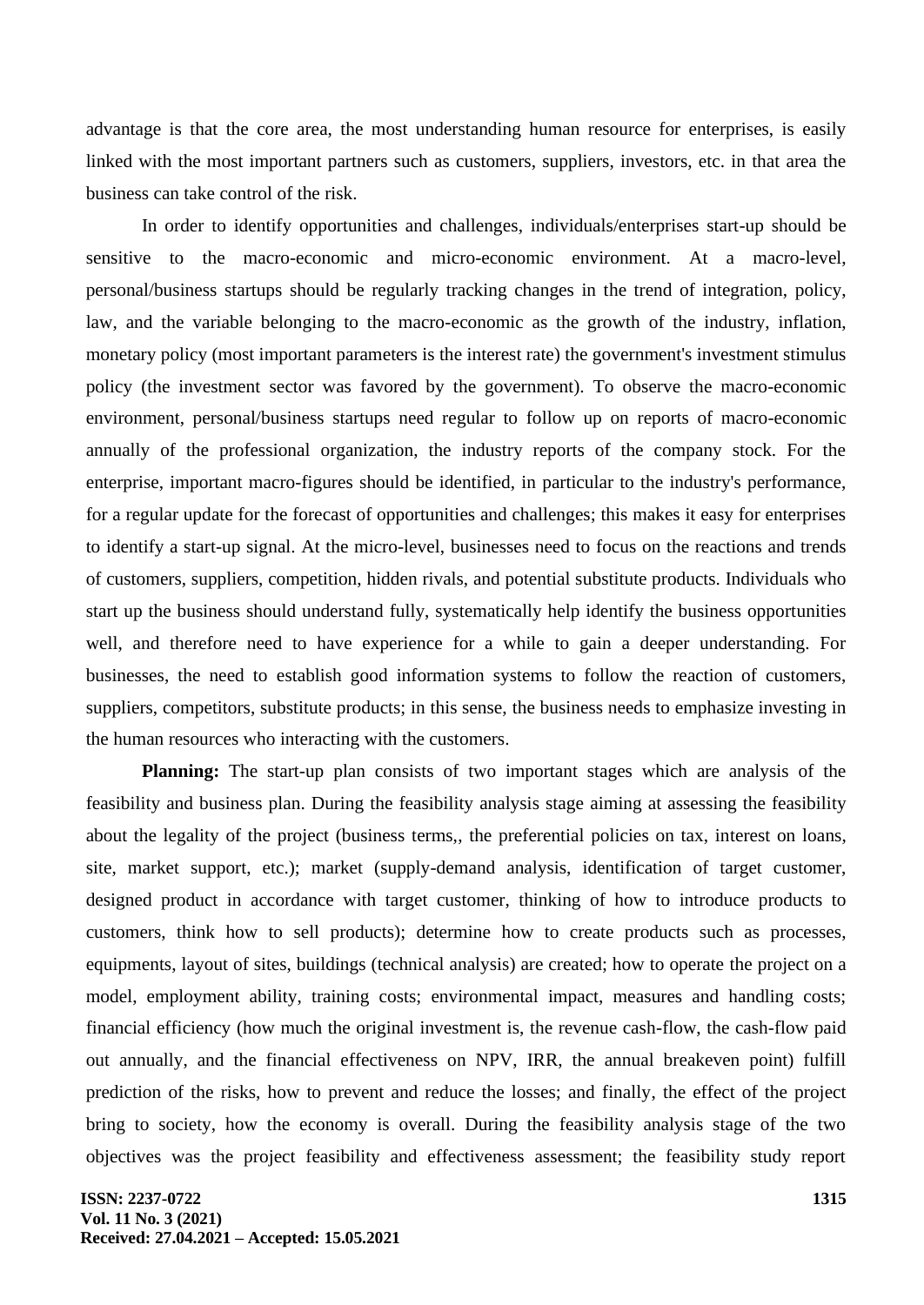provides the basis for the business to enlist the agreement of the involved parties, raising capital, licensing. The next stage of feasibility analysis is the development plan aimed at the goal of fully preparing the conditions for the crew and legality; to prepare a facility (sites, buildings, and equipment); to enlist the necessary agreements with customers, suppliers, authorities, and sponsors; and prepare media and sales tricks to ensure sales as soon as the project began to go into operation. During the business plan stage, it is necessary to clarify detailed tasks, arrange execution, allocate resources, and make sure that the entire organization is performing in order to achieve the above objectives

**Prepare the necessary conditions for deployment:** a project that is ready to go into operation once the elements of the business plan are fully prepared (entire organization, legal conditions; preparation of the infrastructure to enlist the agreement; preparation for the media tricks).

**Operation:** The characteristics of the management of a start-up company are often much more difficult than a successful one because few people hear of their name so do not try to gain trust from their partners (an unknown supplier should accept the purchase of the input factor at a high price; it is difficult to persuade customers), even though they have not reinforced confidence in their employees, so they often fluctuate in their personnel. At the same time, there is too much investment in the first stage (fixed assets and circulating capital), but the return source is uncertain (due to unfamiliar customers), and it is difficult to fully anticipate the risks, as well as the ability to handle the risks, is too low. Besides, the startup companies are also difficult to use the measure of "appropriation", nor to boldly increase the sale on credit to increase revenues because of limited resources. In this regard, important activities in the management of a start-up company include (1) Prediction and formulation of an in-out cash-flow income plan; (2) Determination of the quantity of investment; (3) Control of Expenditure; (4) Good management on working capital, especially inventory items.

The findings of the study show that the weakest points in the management of start-up company nowadays include: (1) Lack of Prediction and formulation of an in-out cash-flow income plan, thus lead to inactive when arising additional costs; at the same time, the company lacks conditions to use the countermeasure and risk treatment. (2) Lack of information on the appropriate cost structure in the area of start-up, such as the same type of business as other enterprises, if fixed costs are higher or higher rates of change, will certainly not be competitive. (3) The investment capital exceeds necessary but does not create the revenue source so it is easy to go bankrupt. (4) Excessive expenditure leads to insufficient capital, but can not bring in revenue (this is the most common error). (5) Too much investment in inventory exceeding the need then meets difficulties in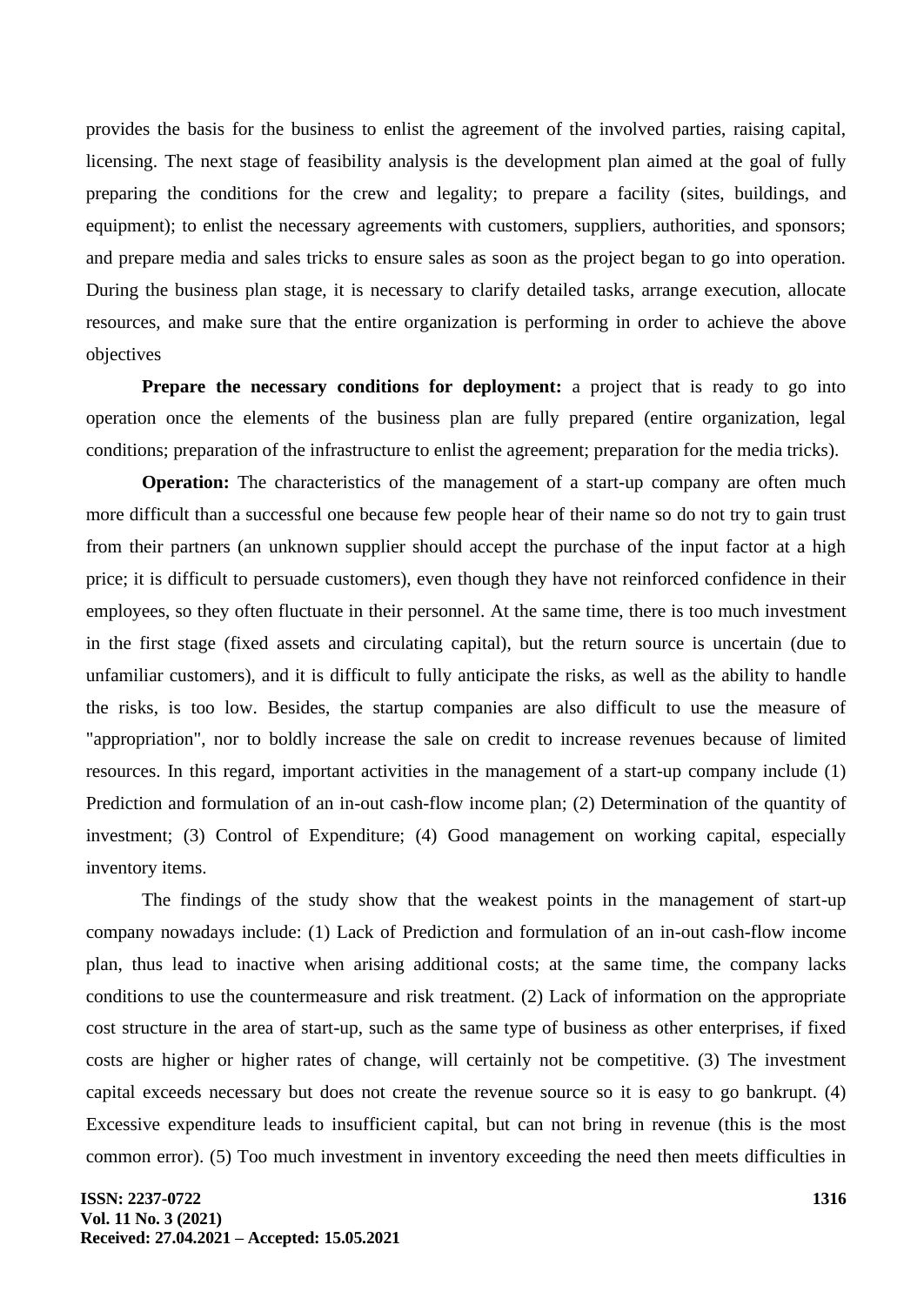manage working capital. Therefore in start-up management, it is necessary to pay attention to the development of income plan and in-out cash flow in detail to avoid being active in addition to excessive cost. Because the resources of the startup are very limited, if arising beyond the expected level, it will be difficult to manage due to unsure reinforced trust with banks, suppliers, customers are not as high as a successful company. Next, caution in determining the investment dosage should also be noticed: according to the principle of small investment first - large later; pilot before scaling later (however, must know the investment has a long-term vision). At the same time, good expenditure controls are limited to the maximum range of cost items that are unlikely to result in revenue (as explained further in exchange); Good management of working capital, especially the inventory item; Partnerships must be known to form a chain and the company plays a strong coordinating role in the term of using the provider's capital to do business rather than the risk of increasing working capital at the start of the business. The framework for starting a business in accordance with the business environment in Vietnam is generalized as follows:

### **5.4. Policy suggestions for the formation of a start-up ecosystem**

In order to motivate startups towards motivational creation and incubation of start-up ideas, policies should aim to create a full range of components of the start-up ecosystem including organizations that arouse spirit, incubators, organizations that support startups' activities for input activities, production, and output. Creating a full range of organizations in the start-up ecosystem is only a necessary condition, the eligibility condition is that the state must establish a mechanism for coordination between components of the startup ecosystem as proposed by Dien (2016). At the same time, develop policies to support startups in terms of site, capital, technology, market, operating management. Activities that create motivation, incubation startups should be supported by programs and projects associated with comparative advantages of the country and each region in the country.

#### **References**

Allen, K, Stearns, T (2004) Technology entrepreneurs. In: Gartner, WB, Shaver, KG, Carter, NM, et al. (eds) Handbook of Entrepreneurial Dynamics: The Process of Business Creation. Thousand Oaks: Sage, 438–448.

Afschar, D.R & Fossen, F.M. (2013), Precautionary and Entrepreneurial Savings: New Evidence from German Households, *Oxford Bulletin of Economics and Statistics,* 75(4), 528-555.

Ajzen, I. (1991). The theory of planned behavior. *Organizational Behavior and Human Decision Processes, 50*(2), 179–211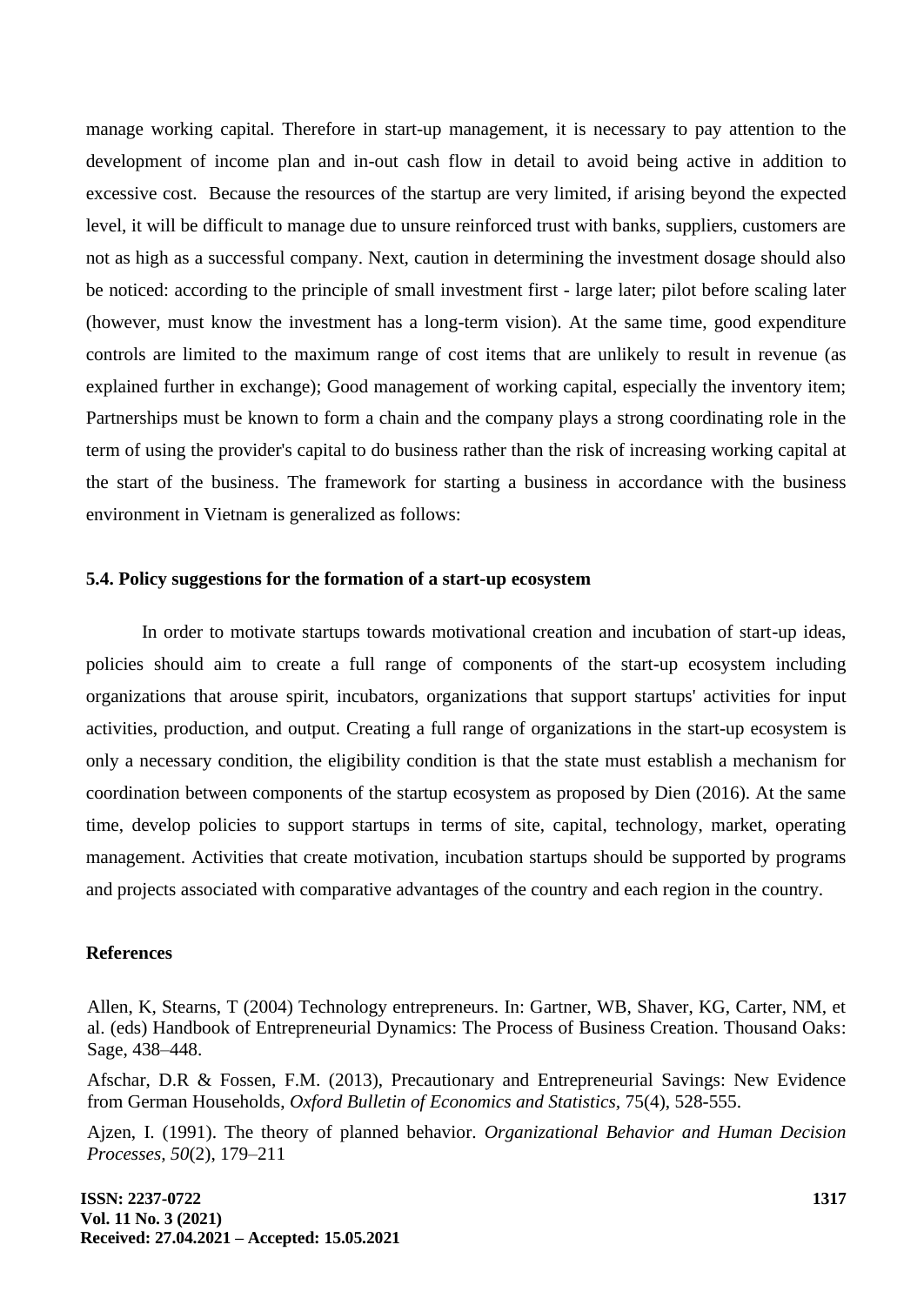Bhave, M.P. (1994), "A process model of entrepreneurial venture creation." *Journal of Business Venturing*, 8: 228-224.

Nasudin & partners, 2009; Killip G, Owen A, Morgan E, et al. (2018) A co-evolutionary approach to understanding construction industry innovation in renovation practices for low-carbon outcomes. *The International Journal of Entrepreneurship and Innovation 19*(1): 9–20.

Begley, T.M. & Tan, W.L. (2001), "The promise of entrepreneuship as a field of research", *Academy of Management Review,* 25 (1): 217–226.

Choi, Y.R & Shepherd, D.A (2007). "Entrepreneurs' Decisions to Exploit Opportunities", *Journal of Management,* vol. 30 no. 3, 377-395. *9.*

Ceci, F, Iubatti, D (2012) Personal relationships and innovation diffusion in SME networks: a content analysis approach. *Research Policy 41*(3): 565–579.

Choi, Y.R & Shepherd, D.A (2007). "Entrepreneurs' Decisions to Exploit Opportunities", *Journal of Management,* 30(3), 377-395.

Drucker, P. (1985), *Innovation and Entrepreneurship: practice and principles*, Harper & Row.

El-Khasawneh, B., "Entrepreneurship Promotion at Educational Institutions: A Model Suitable for Emerging Economies", *WSEAS transactions on business and economics, 5*(2008) 2, 27-35.

Eric Ries, E. (2011), *The Lean Startup: How Today's Entrepreneurs Use Continuous Innovation to Create Radically Successful Businesses Hardcover – Illustrated,* YCS Publishers.

Giudicic, G., Gerini, M. & Rossi-Lamastra, S. (2018). Crowdfunding of entrepreneurial projects based on remuneration: the impact of local altruism and localized social capital on the success of initiators. *Small business Economics, 50*(2), 307-324

*D*inh Tran Ngoc Huy (2015). The Critical Analysis of Limited South Asian Corporate Governance Standards After Financial Crisis. *International Journal for Quality Research, 15*(1).

Huy, D.T.N., Loan, B.T., and Anh, P.T. (2020). 'Impact of selected factors on stock price: a case study of Vietcombank in Vietnam', *Entrepreneurship and Sustainability Issues, vol.7, no.4,* pp. 2715- 2730. https://doi.org/10.9770/jesi.2020.7.4(10)

Huy, D.T.N., Dat, P.M., and Anh, P.T. (2020). 'Building and econometric model of selected factors' impact on stock price: a case study'. *Journal of Security and Sustainability Issues, vol.9*(M), 77-93. https://doi.org/10.9770/jssi.2020.9.M(7)

Huy, D.T.N., & Hien, D.T.N. (2010). The backbone of European corporate governance standards after financial crisis, corporate scandals and manipulation, *Economic and Business Review, 12*(4).

Hisrich, R.D. (2011). *Entrepreneurship*. McGraw-Hill Education.

Johnson, D. P. M. (2005). "A Glossary of Political Economy Terms, 2005". *Auburn University.*

Kraus S, Kailer N, Dorfer J, et al. (2019) Open innovation in (young) SMEs. The international journal of entrepreneurship and innovation. https://doi.org/10.1177/1465750319840778.

Knight, F.H. (2005). *Risk, Uncertainty and Profit*. Cosimo, Inc.

Iakovleva, T., Kolvereid, L. and Stephan, U. (2011), "Entrepreneurial intentions in developing and developed countries", Education & Training, Emerald Group Publishing Limited, Vol. 53 No. 5, pp. 353-370.

Landstrom, H. (2007). *Pioneers in Entrepreneurship and Small Business Research*. Springer.